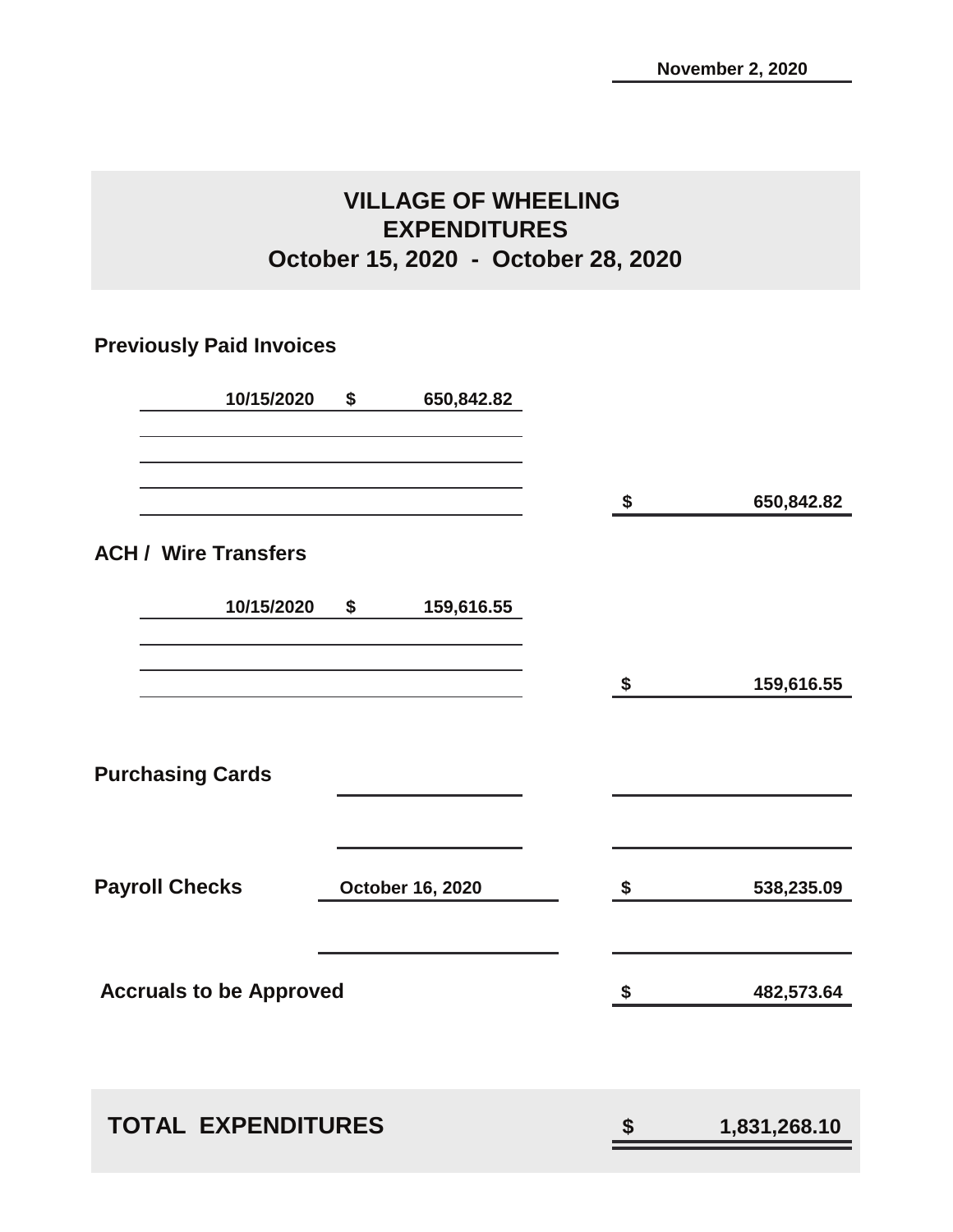SUNGARD PENTAMATION PAGE NUMBER: 1VILLAGE OF WHEELING **ACCTPA51** TIME: 14:54:31 CASH REQUIREMENTS - CHECK FORMAT - DUE DATE: 10/16/2020

ACCOUNTING PERIOD: 10/20

| VENDOR                                             | ORGANIZATION                 | <b>ACCOUNT</b>               | PURCHASE OR                                  | INVOICE                                          | AMOUNT                               | DESCRIPTION                                                                      |
|----------------------------------------------------|------------------------------|------------------------------|----------------------------------------------|--------------------------------------------------|--------------------------------------|----------------------------------------------------------------------------------|
| 7566<br>A-LAMP CONCRETE CONTRACTORS                | 3410                         | 5508                         | 20000942                                     | 16688                                            | 343, 327.51                          | RECONSTRUCT WILLOW RD                                                            |
| TOTAL CHECK                                        |                              |                              |                                              |                                                  | 343, 327.51                          |                                                                                  |
| 6776                                               | 4100                         | 5214                         | 20000844                                     | 091120                                           | 17,711.00                            | FIRE HYDRANT PAINTING                                                            |
| ALPHA PAINTWORKS INC<br>TOTAL CHECK                |                              |                              |                                              |                                                  | 17,711.00                            |                                                                                  |
| 7101<br>AMALGAMATED BANK OF CHICAGO<br>TOTAL CHECK | 3420<br>3900                 | 5609<br>5609                 | 20001888<br>20001888                         |                                                  | 237.50<br>237.50<br>475.00           | 2011 BOND AGENT FEES<br>2011 BOND AGENT FEES                                     |
| 6255<br>AT&T MOBILITY<br>TOTAL CHECK               | 1600                         | 5239                         | 20001783                                     |                                                  | 268.60<br>268.60                     | CELLULAR SERVICE-SEPT                                                            |
| 3006                                               | 4510                         | 5206                         | 16001160                                     | 161408                                           | 865.00                               | BUFFALO CREEK STUDY                                                              |
| CHRISTOPHER B BURKE ENGINEER<br>TOTAL CHECK        |                              |                              |                                              |                                                  | 865.00                               |                                                                                  |
| 12444<br>CHADWICK CONTRACTING CO<br>TOTAL CHECK    | 3420<br>4310                 | 5508<br>5299                 | 20001852<br>20001852                         | $20 - 65$<br>$20 - 65$                           | 35,021.30<br>69,596.47<br>104,617.77 | PARKING LOT PAVING<br>PARKING LOT PAVING                                         |
| 5335<br>CRAIN COMMUNICATIONS INC                   | 3200<br>3500<br>3600<br>3900 | 5333<br>5333<br>5333<br>5333 | 20001923<br>20001923<br>20001923<br>20001923 | I00176646<br>I00176646<br>I00176646<br>I00176646 | 625.00<br>625.00<br>625.00<br>625.00 | CRAINS AD NEWSLTR<br>CRAINS AD NEWSLTR<br>CRAINS AD NEWSLTR<br>CRAINS AD NEWSLTR |
| TOTAL CHECK                                        |                              |                              |                                              |                                                  | 2,500.00                             |                                                                                  |
| 3160<br><b>CURRIE MOTORS</b>                       | 33                           | 5401                         | 20000616                                     | E8247                                            | 154,321.00                           | (4) POLICE VEHICLES                                                              |
| TOTAL CHECK                                        |                              |                              |                                              |                                                  | 154,321.00                           |                                                                                  |
| 1564<br>LINDA DAWSON                               | 2100                         | 5242                         | 20001900                                     |                                                  | 318.00                               | 4TH OTR MED B REIMB                                                              |
| TOTAL CHECK                                        |                              |                              |                                              |                                                  | 318.00                               |                                                                                  |
| 10452<br>DINGES FIRE COMPANY                       | 2200                         | 5312                         | 20001892                                     | 12162                                            | 14.00                                | PPE SHIPPING CHARGE                                                              |
| TOTAL CHECK                                        |                              |                              |                                              |                                                  | 14.00                                |                                                                                  |
| 12459<br>ERIN SAFLARSKI & DOUG BARR<br>TOTAL CHECK | 40                           | 2207                         |                                              |                                                  | 26.46<br>26.46                       | <b>UB REFUND</b>                                                                 |
| 12461                                              | 40                           | 2207                         |                                              |                                                  | 2,480.71                             | <b>UB REFUND</b>                                                                 |
| HENEGHAN WRECKING<br>TOTAL CHECK                   |                              |                              |                                              |                                                  | 2,480.71                             |                                                                                  |
| 9344                                               | 4340                         | 5502                         | 20000955                                     | 20034 RET                                        | 11,658.61                            | SEWER LINING-FINAL                                                               |
| HOERR CONSTRUCTION INC<br>TOTAL CHECK              |                              |                              |                                              |                                                  | 11,658.61                            |                                                                                  |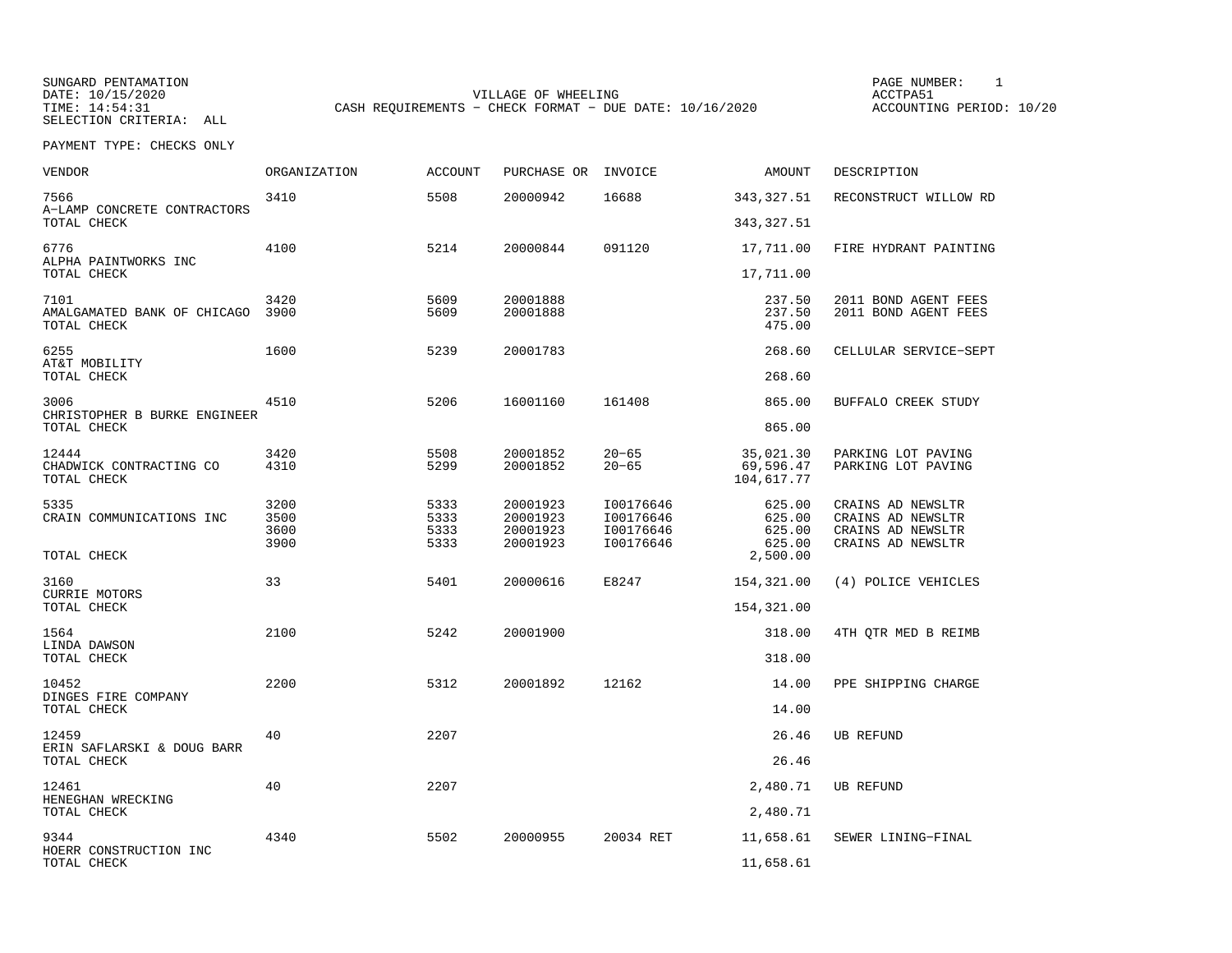SUNGARD PENTAMATION PAGE NUMBER: 2SELECTION CRITERIA: ALL

DATE: 10/15/2020 VILLAGE OF WHEELING ACCTPA51CASH REQUIREMENTS - CHECK FORMAT - DUE DATE: 10/16/2020

ACCOUNTING PERIOD: 10/20

| <b>VENDOR</b>                               | ORGANIZATION | ACCOUNT | PURCHASE OR | INVOICE      | <b>AMOUNT</b>     | DESCRIPTION           |
|---------------------------------------------|--------------|---------|-------------|--------------|-------------------|-----------------------|
| 9520<br>LEGACY FIRE APPARATUS               | 2200         | 5310    | 20001826    | INV-15103    | 203.00            | CAB LATCH-ENGINE 23   |
| TOTAL CHECK                                 |              |         |             |              | 203.00            |                       |
| 11384<br>LOOP CLERKING SERVICE INC          | 1400         | 5206    | 20001823    | 58737        | 253.00            | RECORDED DOCUMENTS    |
| TOTAL CHECK                                 |              |         |             |              | 253.00            |                       |
| 12464<br>MIKOLAG MINCZUK<br>TOTAL CHECK     | 40           | 2207    |             |              | 40.78<br>40.78    | UB REFUND             |
|                                             |              |         |             |              |                   |                       |
| 16<br>NCPERS-IL IMRF<br>TOTAL CHECK         | 50           | 2110    |             |              | 528.00<br>528.00  | DED:052 NCPERS LIF    |
| 5927                                        | 2200         | 5209    | 20001924    |              | 287.57            | GAS SERVICE-SEPT      |
| NICOR GAS<br>TOTAL CHECK                    |              |         |             |              | 287.57            |                       |
| 3712                                        | 1500         | 5220    | 20001919    | 5060518037   | 10.96             | PW COPIER FEE-SEPT    |
| RICOH USA INC<br>TOTAL CHECK                |              |         |             |              | 10.96             |                       |
| 4486                                        | 1220         | 5299    | 20001921    | 0019158-IN   | 5,300.00          | ROOF REPAIRS TO FS#24 |
| RIDDIFORD ROOFING CO<br>TOTAL CHECK         |              |         |             |              | 5,300.00          |                       |
| 11342<br>SHEN MILSOM & WILKE, LLC           | 1750         | 5207    | 20001880    | 202009045    | 480.00            | AV CONSULTING SERVICE |
| TOTAL CHECK                                 |              |         |             |              | 480.00            |                       |
| 2666<br><b>UPS</b>                          | 1600         | 5227    | 20000001    | 328T1T400    | 14.06             | OVERNIGHT DELIVERY    |
| TOTAL CHECK                                 |              |         |             |              | 14.06             |                       |
| 2700                                        | 4100         | 5237    | 20001807    | 9861686772   | 143.19            | SCADA SERVICE-AUG     |
| VERIZON WIRELESS<br>TOTAL CHECK             | 4100         | 5237    | 20001807    | 9863770119   | 151.10<br>294.29  | SCADA SERVICE-SEPT    |
| 11312<br>WASTE MANAGEMENT                   | 4200         | 5208    | 20001808    | 006091500063 | 4, 115. 35        | DEBRIS HAULING        |
| TOTAL CHECK                                 |              |         |             |              | 4, 115. 35        |                       |
| 10737                                       | 2100         | 5301    | 20001876    | 67787324     | 232.15            | FUEL CARDS-SEPT       |
| WEX BANK<br>TOTAL CHECK                     |              |         |             |              | 232.15            |                       |
| 9524                                        | 1600         | 5323    | 20001802    |              | 500.00            | CALCUTTA FUNDRAISER   |
| WHEELING ROTARY CLUB GRANT F<br>TOTAL CHECK |              |         |             |              | 500.00            |                       |
| TOTAL CASHABLE CHECKS<br>TOTAL EFT VOUCHERS |              |         |             |              | 650,842.82<br>.00 |                       |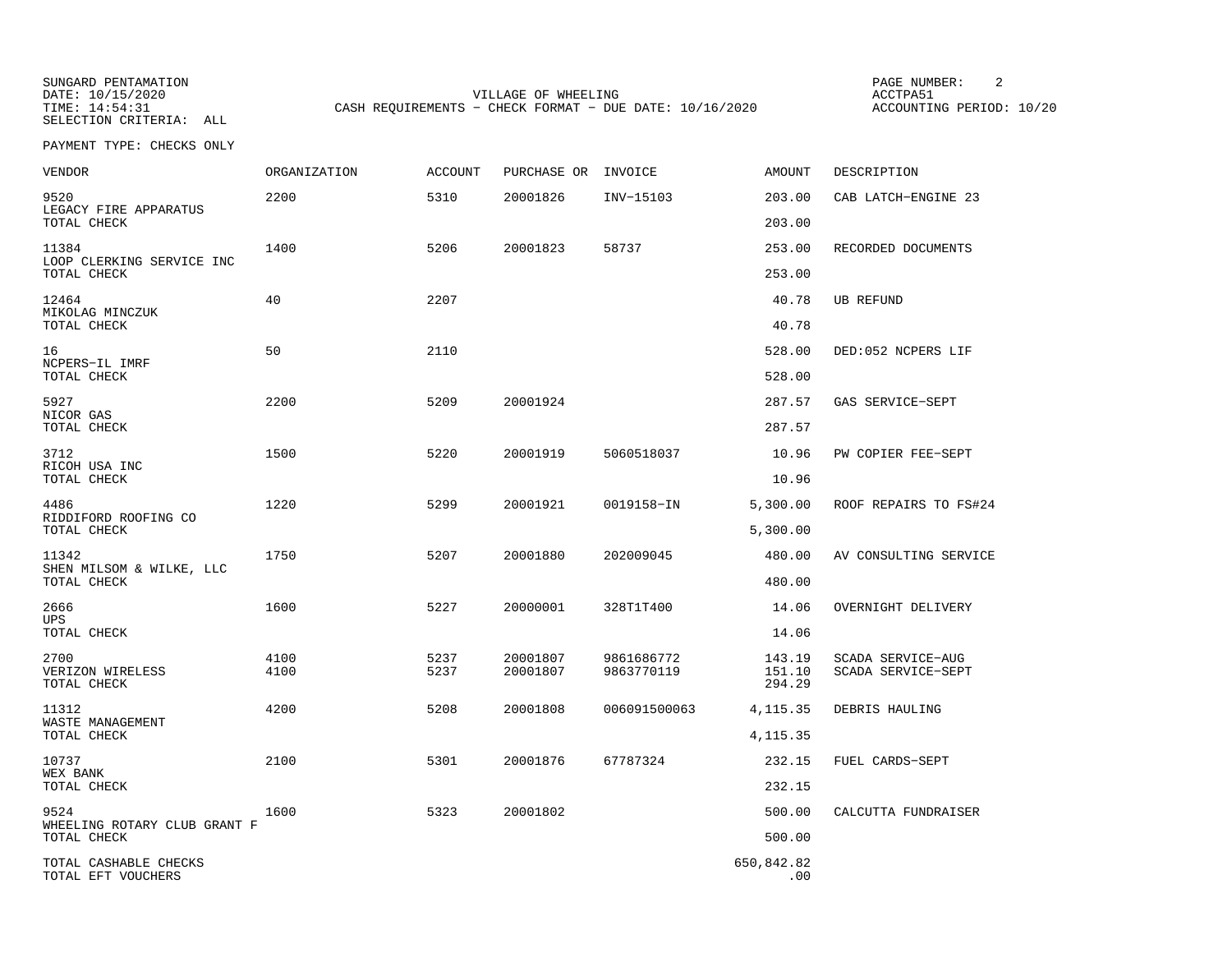SUNGARD PENTAMATION PAGE NUMBER: 3DATE: 10/15/2020 VILLAGE OF WHEELING ACCTPA51TIME: 14:54:31 CASH REQUIREMENTS - CHECK FORMAT - DUE DATE: 10/16/2020 SELECTION CRITERIA: ALL

ACCOUNTING PERIOD: 10/20

PAYMENT TYPE: CHECKS ONLY

VENDOR ORGANIZATION ACCOUNT PURCHASE OR INVOICE AMOUNT DESCRIPTION

TOTAL REPORT 650,842.82

TOTAL NUMBER OF CHECKS TO BE ISSUED − 26TOTAL NUMBER OF EFT VOUCHERS TO BE ISSUED − 0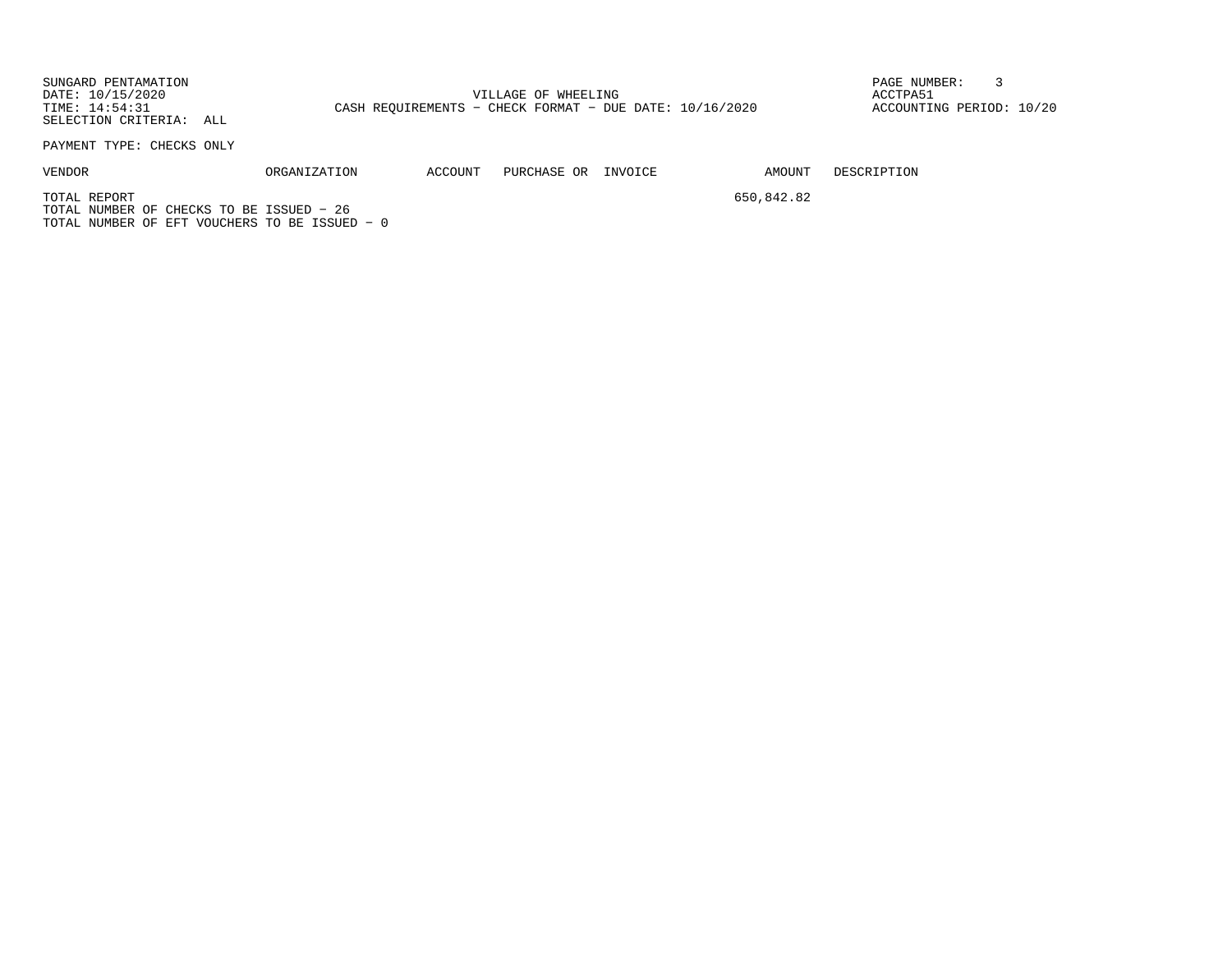SUNGARD PENTAMATION SUNGARD PENTAMATION SUNGARD PAGE NUMBER: 1 SUNGARD PAGE NUMBER: 1 DATE: 10/15/2020 VILLAGE OF WHEELING ACCTPA51CASH REQUIREMENTS - CHECK FORMAT - DUE DATE: 10/16/2020

ACCOUNTING PERIOD: 10/20

| VENDOR                                     | ORGANIZATION | ACCOUNT | PURCHASE OR INVOICE |          | AMOUNT           | DESCRIPTION              |
|--------------------------------------------|--------------|---------|---------------------|----------|------------------|--------------------------|
| 8727                                       | 1300         | 5210    | 20000222            | 2353857  | 200.00           | BEE NEST REMOVAL         |
| AEREX PEST CONTROL                         | 1300         | 5210    | 20000222            | 2354669  | 325.00           | FLY TREATMENT FD         |
|                                            | 1300         | 5210    | 20000222            | 2355852  | 270.00           | BEE NEST REMOVAL         |
|                                            | 1300         | 5210    | 20000222            | 2357582  | 90.00            | BEE NEST REMOVAL         |
|                                            | 1300         | 5210    | 20000222            | 2359527  | 420.00           | PEST CONTROL-SEPT        |
|                                            | 1300         | 5210    | 20000222            | 2361267  | 180.00           | BEE NEST REMOVAL         |
| TOTAL VOUCHER                              |              |         |                     |          | 1,485.00         |                          |
| 8768<br>AFSCME COUNCIL 31<br>TOTAL VOUCHER | 50           | 2124    |                     |          | 803.30<br>803.30 | DED:094 AFSCME DUE       |
|                                            |              |         |                     |          |                  |                          |
| 11438                                      | 1220         | 5301    | 20001841            | W1337458 | 8.07             | OIL/DIESEL FLUID         |
| AL WARREN OIL CO INC                       | 1240         | 5301    | 20001841            | W1337458 | .82              | OIL/DIESEL FLUID         |
|                                            | 1300         | 5301    | 20001841            | W1337458 | 2.88             | OIL/DIESEL FLUID         |
|                                            | 1315         | 5301    | 20001841            | W1337458 | .63              | OIL/DIESEL FLUID         |
|                                            | 1400         | 5301    | 20001841            | W1337458 | 1.76             | OIL/DIESEL FLUID         |
|                                            | 1420         | 5301    | 20001841            | W1337458 | 28.76            | OIL/DIESEL FLUID         |
|                                            | 1430         | 5301    | 20001841            | W1337458 | 13.58            | OIL/DIESEL FLUID         |
|                                            | 1500         | 5301    | 20001841            | W1337458 | .75              | OIL/DIESEL FLUID         |
|                                            | 2100         | 5301    | 20001841            | W1337458 | 22.20            | OIL/DIESEL FLUID         |
|                                            | 2200         | 5301    | 20001841            | W1337458 | 89.09            | OIL/DIESEL FLUID         |
|                                            | 4100         |         |                     |          |                  |                          |
|                                            |              | 5301    | 20001841            | W1337458 | 16.77            | OIL/DIESEL FLUID         |
|                                            | 4200         | 5301    | 20001841            | W1337458 | 14.67            | OIL/DIESEL FLUID         |
|                                            | 1220         | 5301    | 20001841            | W1337486 | 94.74            | OIL/DIESEL FLUID         |
|                                            | 1240         | 5301    | 20001841            | W1337486 | 9.55             | OIL/DIESEL FLUID         |
|                                            | 1300         | 5301    | 20001841            | W1337486 | 33.81            | OIL/DIESEL FLUID         |
|                                            | 1315         | 5301    | 20001841            | W1337486 | 7.35             | OIL/DIESEL FLUID         |
|                                            | 1400         | 5301    | 20001841            | W1337486 | 20.57            | OIL/DIESEL FLUID         |
|                                            | 1420         | 5301    | 20001841            | W1337486 | 337.10           | OIL/DIESEL FLUID         |
|                                            | 1430         | 5301    | 20001841            | W1337486 | 159.13           | OIL/DIESEL FLUID         |
|                                            | 1500         | 5301    | 20001841            | W1337486 | 8.82             | OIL/DIESEL FLUID         |
|                                            | 2100         | 5301    | 20001841            | W1337486 | 260.12           | OIL/DIESEL FLUID         |
|                                            |              |         |                     |          |                  | VOID VOUCHER - CONTINUED |
| 11438                                      | 2200         | 5301    | 20001841            | W1337486 | 1,044.06         | OIL/DIESEL FLUID         |
|                                            | 4100         | 5301    | 20001841            | W1337486 | 196.54           |                          |
| AL WARREN OIL CO INC                       |              |         |                     |          |                  | OIL/DIESEL FLUID         |
|                                            | 4200         | 5301    | 20001841            | W1337486 | 171.94           | OIL/DIESEL FLUID         |
|                                            | 01           | 1551    | 20001859            | W1339067 | 6,946.54         | FUEL FOR FLEET           |
|                                            | 01           | 1551    | 20001859            | W1339068 | 3,470.87         | FUEL FOR FLEET           |
| TOTAL VOUCHER                              |              |         |                     |          | 12,961.12        |                          |
| 3906<br>THOMAS E ALLEN                     | 2200         | 5242    | 20001895            |          | 723.00           | MED B REIMB AUG-SEPT     |
| TOTAL VOUCHER                              |              |         |                     |          | 723.00           |                          |
| 12412<br>ASCENSUS HOLDINGS INC             | 1800         | 5206    | 20001925            | 67484    | 100.00           | COBRA NOTICE-SEP         |
| TOTAL VOUCHER                              |              |         |                     |          | 100.00           |                          |
| 291<br><b>BART BURNS</b>                   | 2200         | 5242    | 20001896            |          | 400.80           | 4TH OTR MED B REIMB      |
| TOTAL VOUCHER                              |              |         |                     |          | 400.80           |                          |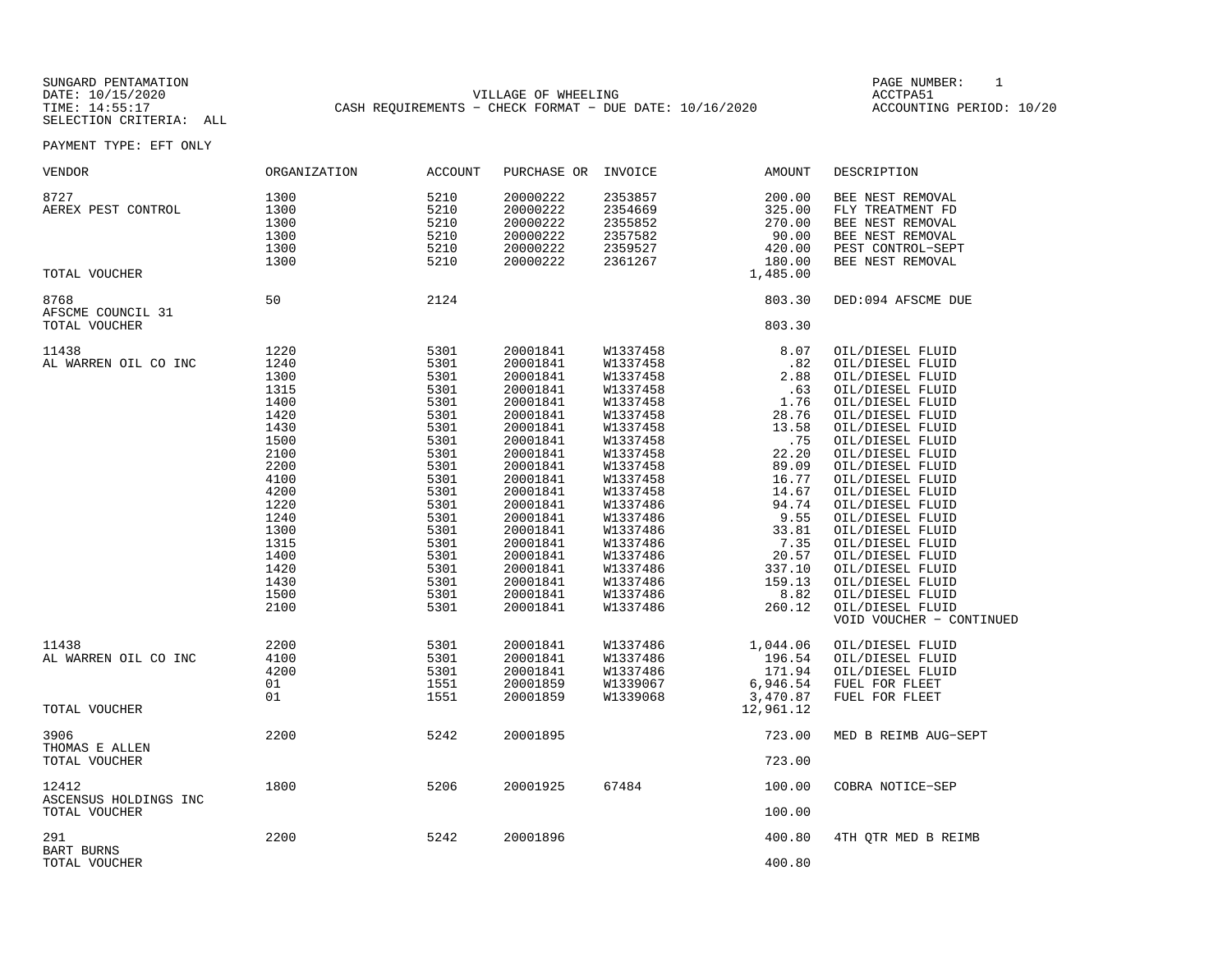SUNGARD PENTAMATION PAGE NUMBER: 2DATE: 10/15/2020 VILLAGE OF WHEELING ACCTPA51CASH REQUIREMENTS - CHECK FORMAT - DUE DATE: 10/16/2020

ACCOUNTING PERIOD: 10/20

| VENDOR                                             | ORGANIZATION | ACCOUNT      | PURCHASE OR INVOICE  |                          | AMOUNT                     | DESCRIPTION                                  |
|----------------------------------------------------|--------------|--------------|----------------------|--------------------------|----------------------------|----------------------------------------------|
| 1717<br>MICHAEL BURNS                              | 2200         | 5242         | 20001897             |                          | 1,156.80                   | MED B REIMB JUL-SEPT                         |
| TOTAL VOUCHER                                      |              |              |                      |                          | 1,156.80                   |                                              |
| 3044<br>JIM CALLANAN                               | 2200         | 5242         | 20001898             |                          | 607.20                     | 4TH QTR MED B REIMB                          |
| TOTAL VOUCHER                                      |              |              |                      |                          | 607.20                     |                                              |
| 11418<br>BROCK COTE<br>TOTAL VOUCHER               | 1420<br>1430 | 5106<br>5106 | 20001822<br>20001822 |                          | 121.77<br>121.78<br>243.55 | WORK BOOTS<br>WORK BOOTS                     |
| 2577<br>THOMAS COUNLEY                             | 2200         | 5242         | 20001899             |                          | 403.80                     | 4TH QTR MED B REIMB                          |
| TOTAL VOUCHER                                      |              |              |                      |                          | 403.80                     |                                              |
| 678<br>DELL COMPUTER CORPORATION                   | 2200         | 5313         | 20001449             | 10415210405              | 6,420.15                   | REPLACE EMS TABLETS                          |
| TOTAL VOUCHER                                      |              |              |                      |                          | 6,420.15                   |                                              |
| 642<br>DAN DIETER                                  | 2200         | 5242         | 20001901             |                          | 382.80                     | 4TH QTR MED B REIMB                          |
| TOTAL VOUCHER                                      |              |              |                      |                          | 382.80                     |                                              |
| 2599<br>TIMOTHY DOYLE                              | 2200         | 5242         | 20001902             |                          | 433.80                     | 4TH QTR MED B REIMB                          |
| TOTAL VOUCHER                                      |              |              |                      |                          | 433.80                     |                                              |
| 744<br>DUNDEE AND WOLF AUTOMOTIVE<br>TOTAL VOUCHER | 1300<br>2100 | 5310<br>5310 | 20001889<br>20001890 |                          | 7.25<br>261.00<br>268.25   | CAR WASHES-SEPT<br>CAR WASHES-SEPT           |
| 5370                                               | 3200         | 5333         | 20001797             | 2020-34497               | 318.75                     | SHOPPING CTR AD-SEPT                         |
| FRANCE PUBLICATIONS                                | 3500         | 5333         | 20001797             | 2020-34497               | 318.75                     | SHOPPING CTT AD-SEPT                         |
|                                                    | 3600<br>3900 | 5333<br>5333 | 20001797<br>20001797 | 2020-34497<br>2020-34497 | 318.75<br>318.75           | SHOPPING CTR AD-SEPT<br>SHOPPING CTR AD-SEPT |
|                                                    | 3200         | 5333         | 20001798             | 2020-34507               | 131.25                     | HEARTLD RE AD-SEPT                           |
|                                                    | 3500         | 5333         | 20001798             | 2020-34507               | 131.25                     | HEARTLD RE AD-SEPT                           |
|                                                    | 3600<br>3900 | 5333<br>5333 | 20001798<br>20001798 | 2020-34507<br>2020-34507 | 131.25<br>131.25           | HEARTLD RE AD-SEPT<br>HEARTLD RE AD-SEPT     |
| TOTAL VOUCHER                                      |              |              |                      |                          | 1,800.00                   |                                              |
| 984                                                | 11           | 5251         | 20001824             | 9317491462               | 3,247.80                   | STREETLIGHT COMPONENTS                       |
| GRAYBAR ELECTRIC CO INC                            | 11           | 5251         | 20001824             | 9317628045               | 4,428.24                   | STREETLIGHT COMPONENTS                       |
| TOTAL VOUCHER                                      | 11           | 5251         | 20001824             | 9317649484               | 1,547.84<br>9,223.88       | STREETLIGHT COMPONENTS                       |
| 4268<br>WILLIAM HENRY                              | 2200         | 5242         | 20001903             |                          | 391.80                     | 4TH OTR MED B REIMB                          |
| TOTAL VOUCHER                                      |              |              |                      |                          | 391.80                     |                                              |
| 1328                                               | 2200         | 5242         | 20001904             |                          | 421.80                     | 4TH OTR MED B REIMB                          |
| JEFF HOFF<br>TOTAL VOUCHER                         |              |              |                      |                          | 421.80                     |                                              |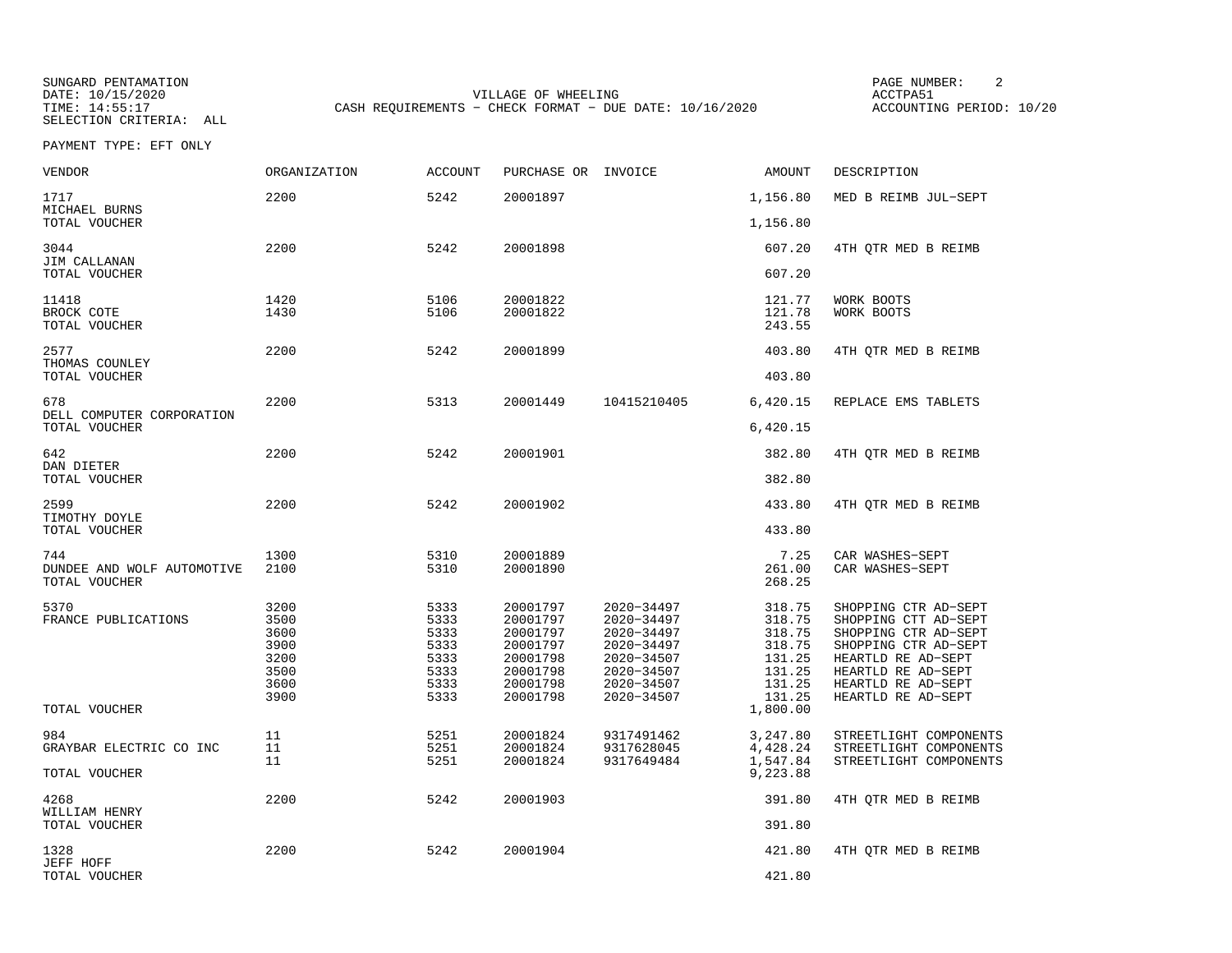SUNGARD PENTAMATION PAGE NUMBER: 3DATE: 10/15/2020 VILLAGE OF WHEELING ACCTPA51CASH REQUIREMENTS - CHECK FORMAT - DUE DATE: 10/16/2020

ACCOUNTING PERIOD: 10/20

| VENDOR                                            | <b>ORGANIZATION</b> | <b>ACCOUNT</b> | PURCHASE OR INVOICE  | <b>AMOUNT</b>           | DESCRIPTION                |
|---------------------------------------------------|---------------------|----------------|----------------------|-------------------------|----------------------------|
| 2240<br>ROBERT HOOS                               | 2200                | 5242           | 20001905             | 376.80                  | 4TH OTR MED B REIMB        |
| TOTAL VOUCHER                                     |                     |                |                      | 376.80                  |                            |
| 6804<br>IPPFA BENEFITS                            | 50                  | 2116           |                      | 27,604.34               | DED:035 VEMA/M MUT         |
| TOTAL VOUCHER                                     |                     |                |                      | 27,604.34               |                            |
| 6327<br>JENNIFER WALES (KANCHES)<br>TOTAL VOUCHER | 50                  | 2138           |                      | 388.50<br>388.50        | DED:199 MISC DEDUC         |
|                                                   |                     |                |                      |                         |                            |
| 1309<br>JAMES JOHNSON<br>TOTAL VOUCHER            | 2200                | 5242           | 20001906             | 385.80<br>385.80        | 4TH QTR MED B REIMB        |
| 950                                               | 2200                | 5242           | 20001907             | 388.80                  | 4TH QTR MED B REIMB        |
| <b>GERALD KOEPPEN</b><br>TOTAL VOUCHER            |                     |                |                      | 388.80                  |                            |
| 10602                                             | 2200                | 5242           | 20001908             | 430.80                  | 4TH QTR MED B REIMB        |
| RICHARD KRAUSER<br>TOTAL VOUCHER                  |                     |                |                      | 430.80                  |                            |
| 4617<br>GEORGE LAHEY                              | 2200                | 5242           | 20001909             | 607.20                  | 4TH QTR MED B REIMB        |
| TOTAL VOUCHER                                     |                     |                |                      | 607.20                  |                            |
| 11087<br>MEGHAN MARREN                            | 2110                | 5106           | 20001791             | 108.00                  | UNIFORM                    |
| TOTAL VOUCHER                                     |                     |                |                      | 108.00                  |                            |
| 11198<br>METROPOLITAN ALLIANCE OF POL             | 50                  | 2108           |                      | 1,419.00                | DED:096A MAP DUES          |
| TOTAL VOUCHER                                     |                     |                |                      | 1,419.00                |                            |
| 614<br>CRAIG MILLER                               | 1240                | 5105           | 20001816             | 30.00                   | CDL RENEWAL                |
| TOTAL VOUCHER                                     |                     |                |                      | 30.00                   |                            |
| 1729<br>MICHAEL MINARIK<br>TOTAL VOUCHER          | 1420<br>1430        | 5105<br>5105   | 20001854<br>20001854 | 15.00<br>15.00<br>30.00 | CDL RENEWAL<br>CDL RENEWAL |
| 1869                                              | 50                  | 2112           |                      | 21,934.47               | DED:040 457 NTWIDE         |
| NATIONWIDE RETIREMENT SOLUTI<br>TOTAL VOUCHER     |                     |                |                      | 21,934.47               |                            |
| 7305<br>JOHNNY PEREZ                              | 1220                | 5106           | 20001853             | 130.63                  | WORK BOOTS                 |
| TOTAL VOUCHER                                     |                     |                |                      | 130.63                  |                            |
| 2164<br>RALPH PERRICONE                           | 2200                | 5242           | 20001910             | 421.80                  | 4TH QTR MED B REIMB        |
| TOTAL VOUCHER                                     |                     |                |                      | 421.80                  |                            |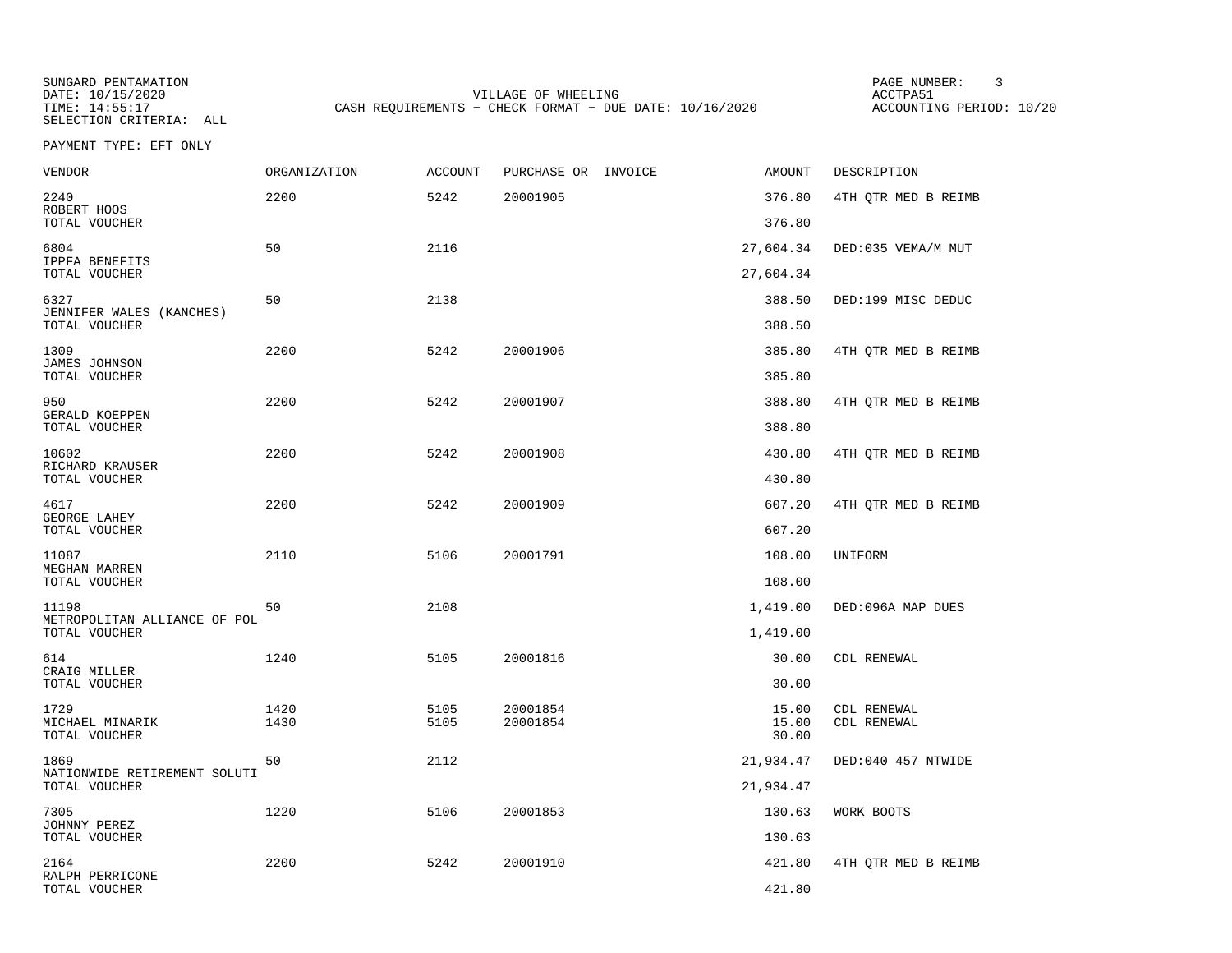SUNGARD PENTAMATION PAGE NUMBER: 4DATE: 10/15/2020 VILLAGE OF WHEELING ACCTPA51CASH REQUIREMENTS - CHECK FORMAT - DUE DATE: 10/16/2020

ACCOUNTING PERIOD: 10/20

| VENDOR                                                      | ORGANIZATION                         | <b>ACCOUNT</b>                       | PURCHASE OR                                              | INVOICE                                             | AMOUNT                                                     | DESCRIPTION                                                                                                    |
|-------------------------------------------------------------|--------------------------------------|--------------------------------------|----------------------------------------------------------|-----------------------------------------------------|------------------------------------------------------------|----------------------------------------------------------------------------------------------------------------|
| 8852<br>RJN GROUP INC                                       | 4320                                 | 5502                                 | 20001065                                                 | 27640804                                            | 1,297.50                                                   | 2020 SSES AND DESIGN                                                                                           |
| TOTAL VOUCHER                                               |                                      |                                      |                                                          |                                                     | 1,297.50                                                   |                                                                                                                |
| 2288<br>THE SALEM GROUP<br>TOTAL VOUCHER                    | 1400<br>1400<br>1400<br>1400<br>1400 | 5103<br>5103<br>5103<br>5103<br>5103 | 20000189<br>20000189<br>20000189<br>20000189<br>20000189 | 3581393<br>3585273<br>3589227<br>3593143<br>3597004 | 513.60<br>513.60<br>513.60<br>513.60<br>513.60<br>2,568.00 | ENG TEMP CLERK-8/29<br>ENG TEMP CLERK-9/5<br>ENG TEMP CLERK-9/12<br>ENG TEMP CLERK-9/19<br>ENG TEMP CLERK-9/26 |
|                                                             |                                      |                                      |                                                          |                                                     |                                                            |                                                                                                                |
| 1735<br>MICHAEL SCHROEDER<br>TOTAL VOUCHER                  | 1220                                 | 5106                                 | 20001806                                                 |                                                     | 215.61<br>215.61                                           | UNIFORM REIMB.                                                                                                 |
|                                                             |                                      |                                      |                                                          |                                                     |                                                            |                                                                                                                |
| 1322<br><b>JASON SCOTT</b><br>TOTAL VOUCHER                 | 4100<br>4200                         | 5106<br>5106                         | 20001849<br>20001849                                     |                                                     | 87.78<br>87.79<br>175.57                                   | UNIFORM REIMB.<br>UNIFORM REIMB.                                                                               |
| 11387<br>SENTINEL EMERGENCY SOLUTIONS 2200<br>TOTAL VOUCHER | 2200                                 | 5310<br>5310                         | 20001891<br>20001891                                     | 71645<br>72356                                      | 105.83<br>189.91<br>295.74                                 | PARTS ENGINE 42<br>PARTS ENGINE 42                                                                             |
| 2823<br>WILLIAM STEWART<br>TOTAL VOUCHER                    | 2200                                 | 5242                                 | 20001911                                                 |                                                     | 424.80<br>424.80                                           | 4TH QTR MED B REIMB                                                                                            |
|                                                             |                                      |                                      |                                                          |                                                     |                                                            |                                                                                                                |
| 1329<br>JEFF SUZUKI<br>TOTAL VOUCHER                        | 2200                                 | 5242                                 | 20001912                                                 |                                                     | 607.20<br>607.20                                           | 4TH QTR MED B REIMB                                                                                            |
|                                                             | 2200                                 | 5242                                 |                                                          |                                                     |                                                            |                                                                                                                |
| 2228<br>RICHARD THEOBALD<br>TOTAL VOUCHER                   |                                      |                                      | 20001914                                                 |                                                     | 433.80<br>433.80                                           | 4TH OTR MED B REIMB                                                                                            |
|                                                             |                                      |                                      |                                                          |                                                     |                                                            |                                                                                                                |
| 8862<br>USIC LOCATING SERVICES INC                          | 4100<br>4200<br>4100<br>4200         | 5299<br>5299<br>5299<br>5299         | 20000435<br>20000435<br>20000435<br>20000435             | 401371<br>401371<br>401372<br>401372                | 8,846.25<br>8,846.25<br>30.00<br>30.00                     | LOCATE SERVICE-SEPT<br>LOCATE SERVICE-SEPT<br>LOCATE SERVICE-SEPT<br>LOCATE SERVICE-SEPT                       |
| TOTAL VOUCHER                                               |                                      |                                      |                                                          |                                                     | 17,752.50                                                  |                                                                                                                |
| 2735<br>WHEELING FIRE PENSION FUND                          | 50                                   | 2107                                 |                                                          |                                                     | 19,408.18                                                  | DED:012 FIRE PENS                                                                                              |
| TOTAL VOUCHER                                               |                                      |                                      |                                                          |                                                     | 19,408.18                                                  |                                                                                                                |
| 2792<br>WHEELING FIREFIGHTER'S ASSN                         | 50                                   | 2111                                 |                                                          |                                                     | 1,933.65                                                   | DED:091 FF ASC DUE                                                                                             |
| TOTAL VOUCHER                                               |                                      |                                      |                                                          |                                                     | 1,933.65                                                   |                                                                                                                |
| 2736<br>WHEELING POLICE PENSION FUND                        | 50                                   | 2106                                 |                                                          |                                                     | 22,020.81                                                  | DED:011 POL PENS                                                                                               |
| TOTAL VOUCHER                                               |                                      |                                      |                                                          |                                                     | 22,020.81                                                  |                                                                                                                |
| TOTAL CASHABLE CHECKS                                       |                                      |                                      |                                                          |                                                     | .00                                                        |                                                                                                                |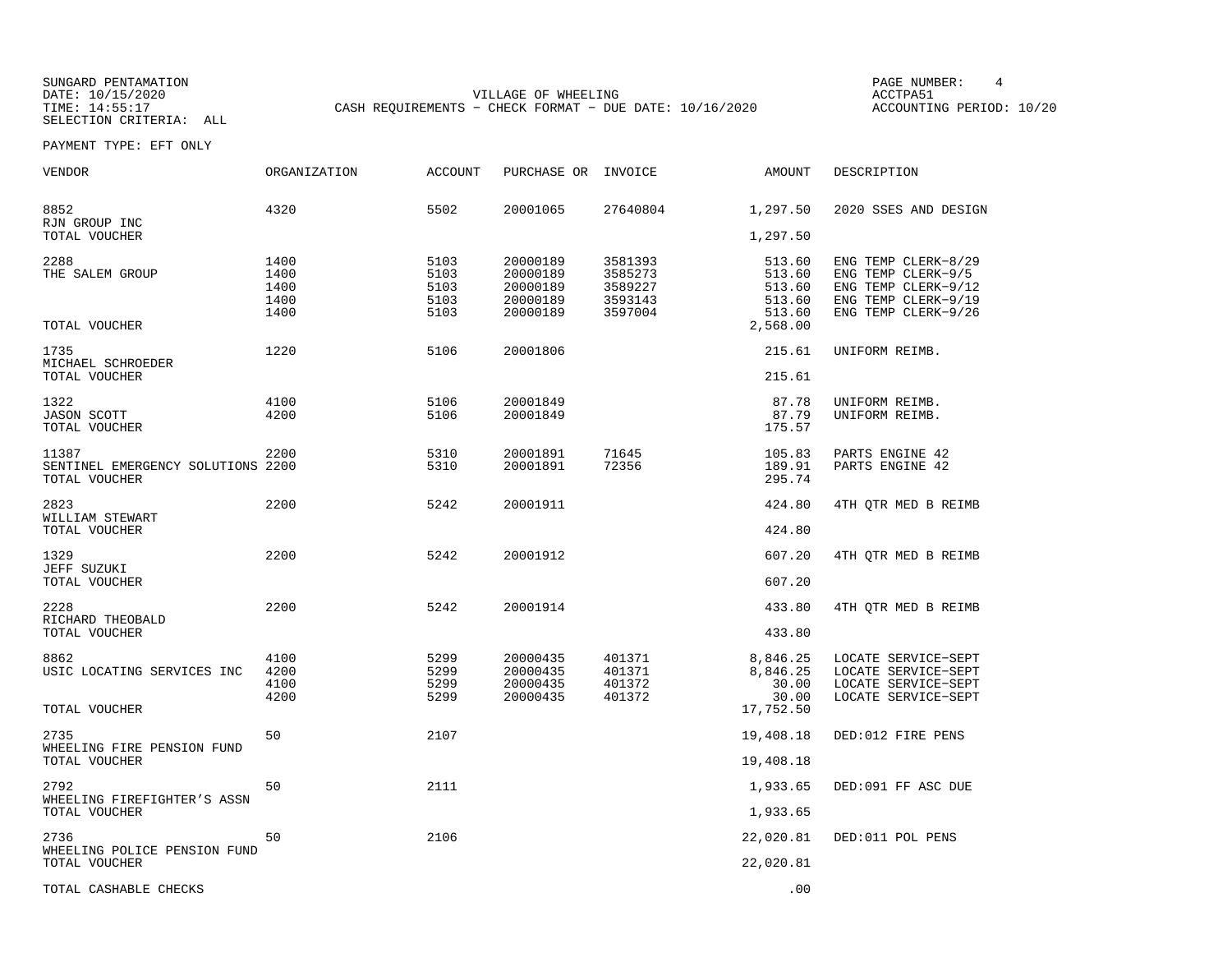SUNGARD PENTAMATION PAGE NUMBER: 5DATE: 10/15/2020 VILLAGE OF WHEELING ACCTPA51ACCOUNTING PERIOD: 10/20 TIME: 14:55:17 CASH REQUIREMENTS - CHECK FORMAT - DUE DATE: 10/16/2020 SELECTION CRITERIA: ALLPAYMENT TYPE: EFT ONLYVENDOR ORGANIZATION ACCOUNT PURCHASE OR INVOICE AMOUNT DESCRIPTIONTOTAL EFT VOUCHERS 159,616.55 TOTAL REPORT 159,616.55

TOTAL NUMBER OF CHECKS TO BE ISSUED − 0TOTAL NUMBER OF EFT VOUCHERS TO BE ISSUED − 45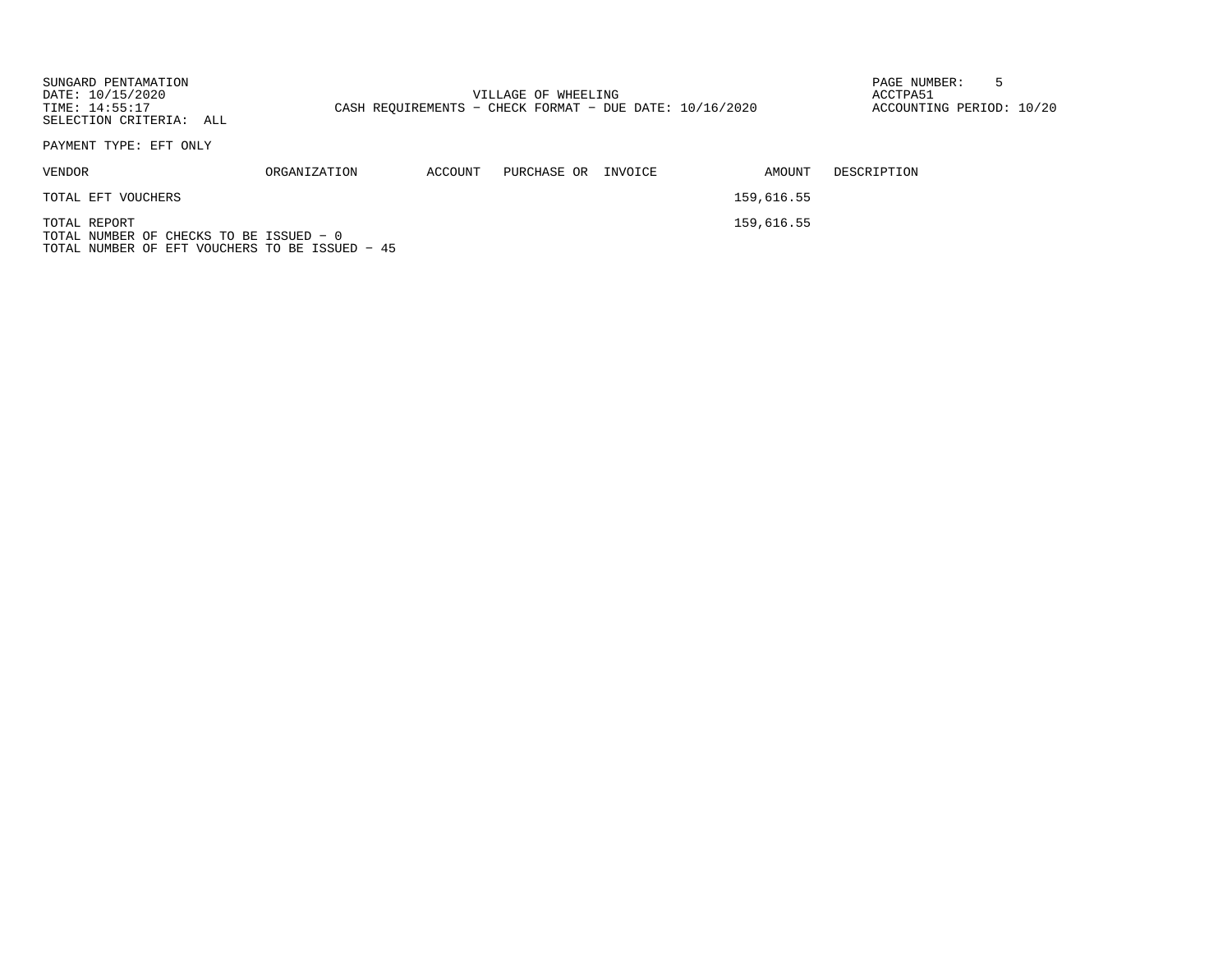## Village of Wheeling Payroll Summary Pay Period Ended 10/16/2020

| <b>Fund Number</b> | Fund                            | <b>Salaries</b> | <b>Benefits</b> | <b>Total Payroll</b> |
|--------------------|---------------------------------|-----------------|-----------------|----------------------|
|                    |                                 |                 |                 |                      |
| 01                 | General Fund                    | 842,121.11      | 325,867.80      | 1,167,988.91         |
| 32                 | So Milwaukee TIF                | 866.15          | 640.13          | 1,506.28             |
| 34                 | Capital Projects                | 6,505.93        | 3,616.83        | 10,122.76            |
| 35                 | Town Center II TIF              | 866.15          | 640.13          | 1,506.28             |
| 36                 | Southeast II TIF                | 866.15          | 640.13          | 1,506.28             |
| 39                 | Lake Cook/Milwaukee TIF         | 866.13          | 640.10          | 1,506.23             |
| 40                 | Water & Sewer Fund              | 61,319.59       | 35,123.53       | 96,443.12            |
| 55                 | <b>Grant Fund</b>               | 9,343.86        | 3,080.97        | 12,424.83            |
|                    |                                 |                 |                 |                      |
|                    | <b>Total Gross Payroll</b>      | 922,755.07      | 370,249.62      | 1,293,004.69         |
|                    |                                 |                 |                 |                      |
|                    | <b>Total Payroll Deductions</b> | 384,519.98      | 370,249.62      | 754,769.60           |
|                    |                                 |                 |                 |                      |
|                    | <b>Total Net Payroll</b>        | 538,235.09      | 0.00            | 538,235.09           |
|                    |                                 |                 |                 |                      |
|                    |                                 |                 |                 |                      |
|                    | Payroll Checks                  | 0.00            |                 |                      |
|                    |                                 |                 |                 |                      |
|                    | <b>Direct Deposits</b>          | 538,235.09      |                 |                      |
|                    |                                 |                 |                 |                      |
|                    | <b>Total Net Payroll</b>        | 538,235.09      |                 |                      |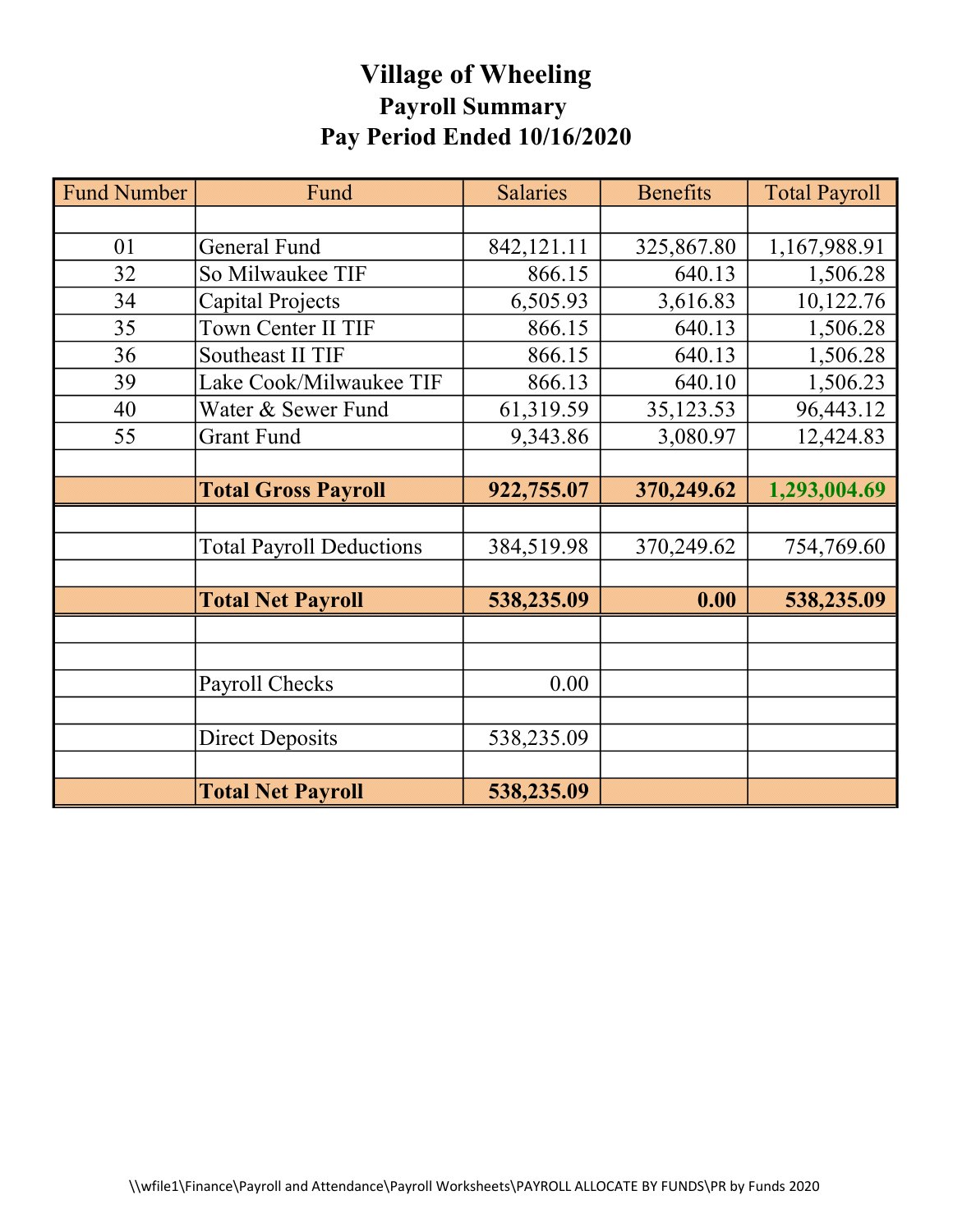| SUNGARD PENTAMATION |                                                           | PAGE NUMBER:             |
|---------------------|-----------------------------------------------------------|--------------------------|
| DATE: 10/29/2020    | VILLAGE OF WHEELING                                       | ACCTPA51                 |
| TIME: 09:02:37      | CASH REOUIREMENTS - CHECK FORMAT - DUE DATE: $11/03/2020$ | ACCOUNTING PERIOD: 10/20 |
|                     | SELECTION CRITERIA: payable.batch='AMM11/03'              |                          |

PAGE NUMBER: 1

| <b>VENDOR</b>                                   | ORGANIZATION | <b>ACCOUNT</b> | PURCHASE OR          | INVOICE      | <b>AMOUNT</b>    | DESCRIPTION                                  |
|-------------------------------------------------|--------------|----------------|----------------------|--------------|------------------|----------------------------------------------|
| 11338<br>20/20 BIORESPONSE                      | 2200         | 5220           | 20001975             | 5217         | 447.00           | BIOCHECK TEST KIT                            |
| TOTAL CHECK                                     |              |                |                      |              | 447.00           |                                              |
| 9236<br>ABSOLUTE VENDING SERVICE                | 1300<br>1600 | 5317<br>5317   | 20001957<br>20001957 | 4560<br>4560 | 105.00<br>105.00 | WATER COOLER OCT-DEC<br>WATER COOLER OCT-DEC |
|                                                 | 1700         | 5317           | 20001957             | 4560         | 105.00           | WATER COOLER OCT-DEC                         |
| TOTAL CHECK                                     |              |                |                      |              | 315.00           |                                              |
| 9236<br>ABSOLUTE VENDING SERVICE<br>TOTAL CHECK | 1500         | 5317           | 20001913             | 4575         | 105.00<br>105.00 | WATER COOLER OCT-DEC                         |
|                                                 |              |                |                      |              |                  |                                              |
| 7109<br>AECOM TECHNICAL SERVICES INC            | 4330         | 5206           | 20000526             | 2000415491   | 19,556.10        | REPLACE LEAD LINE                            |
| TOTAL CHECK                                     |              |                |                      |              | 19,556.10        |                                              |
| 84                                              | 2200         | 5220           | 20001884             | 160929       | 341.00           | METER CALIBRATION                            |
| AIR ONE EQUIPMENT, INC<br>TOTAL CHECK           |              |                |                      |              | 341.00           |                                              |
| 84                                              | 2200         | 5305           | 20001883             | 161029       | 293.50           | FF EQUIP HOSE STRAPS                         |
| AIR ONE EQUIPMENT, INC<br>TOTAL CHECK           |              |                |                      |              | 293.50           |                                              |
| 84                                              | 2200         | 5319           | 20001882             | 161153       | 415.00           | PPE BOOTS                                    |
| AIR ONE EQUIPMENT, INC<br>TOTAL CHECK           |              |                |                      |              | 415.00           |                                              |
| 84                                              | 2200         | 5220           | 20001435             | 161261       | 480.00           | SAW BLADES                                   |
| AIR ONE EQUIPMENT, INC<br>TOTAL CHECK           |              |                |                      |              | 480.00           |                                              |
| 84                                              | 2200         | 5319           | 20001707             | 161350       | 320.90           | FF GEAR HELMET                               |
| AIR ONE EQUIPMENT, INC<br>TOTAL CHECK           |              |                |                      |              | 320.90           |                                              |
| 11634                                           | 01           | 4210           | 20001983             | 42907        | 90.00            | LICENSE REFUND                               |
| AL AL UNIVERSAL COMPANY<br>TOTAL CHECK          |              |                |                      |              | 90.00            |                                              |
| 11438<br>AL WARREN OIL CO INC                   | 01           | 1551           | 20001937             | W1343293     | 6,861.60         | FUEL FOR FLEET                               |
| TOTAL CHECK                                     |              |                |                      |              | 6,861.60         |                                              |
| 11438<br>AL WARREN OIL CO INC                   | 01           | 1551           | 20001937             | W1343294     | 2,787.05         | FUEL FOR FLEET                               |
| TOTAL CHECK                                     |              |                |                      |              | 2,787.05         |                                              |
| 11067                                           | 4200         | 5340           | 20001944             | PM600292557  | 1,496.19         | GENERATOR REPAIR                             |
| ALTORFER INDUSTRIES<br>TOTAL CHECK              |              |                |                      |              | 1,496.19         |                                              |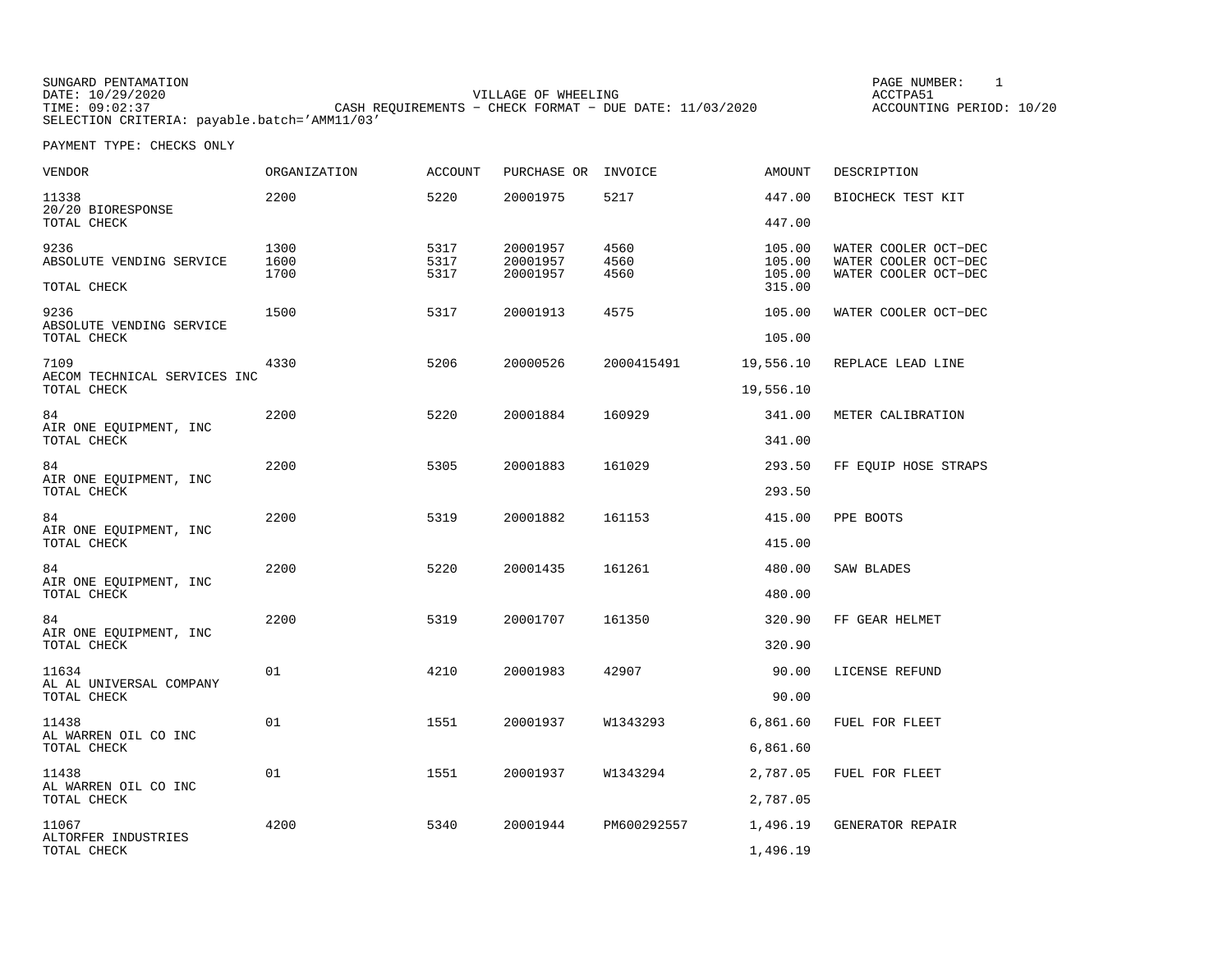SUNGARD PENTAMATION SUNGARD PENTAMATION SUNG PAGE NUMBER: 2 VILLAGE OF WHEELING **ACCTPA51** TIME: 09:02:37 CASH REQUIREMENTS − CHECK FORMAT − DUE DATE: 11/03/2020 SELECTION CRITERIA: payable.batch='AMM11/03'

ACCOUNTING PERIOD: 10/20

| VENDOR                                            | ORGANIZATION | <b>ACCOUNT</b> | PURCHASE OR          | INVOICE                | AMOUNT                  | DESCRIPTION                                  |
|---------------------------------------------------|--------------|----------------|----------------------|------------------------|-------------------------|----------------------------------------------|
| 11603<br>AMERICAN DRILLING<br>TOTAL CHECK         | 01<br>01     | 4210<br>4212   | 20001984<br>20001984 | 42913<br>42913         | 62.50<br>14.00<br>76.50 | LICENSE REFUND<br>LICENSE REFUND             |
| 8035<br>AMERICAN WELDING & GAS INC                | 2200         | 5220           | 20001885             | 07376734               | 427.30                  | 02 CYLINDER RENTALS                          |
| TOTAL CHECK                                       |              |                |                      |                        | 427.30                  |                                              |
| 12448<br>AMITA SAINT FRANCIS HOSPITAL             | 2200         | 5231           | 20002009             | $10 - 7 - 20$          | 1,030.00                | CONT. EDUCATION FEE                          |
| TOTAL CHECK                                       |              |                |                      |                        | 1,030.00                |                                              |
| 7467<br>ARC DOCUMENT SOLUTIONS LLC<br>TOTAL CHECK | 1400         | 5207           | 20001974             | 56ILI9068547           | 727.88<br>727.88        | 3RD QTR PLOTTER MAINT                        |
| 4175                                              | 2100         | 5310           | 20001932             | 4051H                  | 43.87                   |                                              |
| ARLINGTON HEIGHTS FORD<br>TOTAL CHECK             | 4100         | 5310           | 20001941             | 4298H                  | 105.83<br>149.70        | TRANS PARTS #P-58<br>VAPOR CANISTER #825     |
| 7417                                              | 2100         | 5323           | 20001997             | $10 - 15 - 20$         | 135.00                  | RETIREMENT PLAOUES                           |
| ARTISTIC FRAMING INC<br>TOTAL CHECK               |              |                |                      |                        | 135.00                  |                                              |
| 7417                                              | 2100         | 5323           | 20001997             | $10 - 2 - 20$          | 310.00                  | RETIREMENT PLAQUES                           |
| ARTISTIC FRAMING INC<br>TOTAL CHECK               |              |                |                      |                        | 310.00                  |                                              |
| 7417                                              | 2200         | 5311           | 20001980             | $10 - 5 - 20$          | 200.00                  | FRAMING PROJECT#24                           |
| ARTISTIC FRAMING INC<br>TOTAL CHECK               |              |                |                      |                        | 200.00                  |                                              |
| 263                                               | 2200         | 5310           | 20001931             | INV061051              | 2,027.08                | TIRES                                        |
| AUTO TECH CENTERS INC                             | 1500<br>2100 | 5310<br>5310   | 20001931<br>20001931 | INV061070<br>INV061070 | 49.50<br>2.75           | TIRE DISPOSAL FEE<br>TIRE DISPOSAL FEE       |
|                                                   | 2200         | 5310           | 20001931             | INV061070              | 15.00                   | TIRE DISPOSAL FEE                            |
| TOTAL CHECK                                       |              |                |                      |                        | 2,094.33                |                                              |
| 274                                               | 1300         | 5299           | 20000459             | 54652                  | 200.00                  | ELECTRIC PLAN REVIEW                         |
| B&F CONSTRUCTION CODE SERVIC 1300                 | 1300         | 5299<br>5299   | 20000459<br>20000459 | 54654<br>54664         | 200.00<br>200.00        | ELECTRIC PLAN REVIEW<br>ELECTRIC PLAN REVIEW |
|                                                   | 1300         | 5299           | 20000459             | 54670                  | 150.00                  | SPRINKLER PLAN REVIEW                        |
|                                                   | 1300         | 5299           | 20000459             | 54678                  | 225.00                  | SOLAR PANEL REVIEW                           |
|                                                   | 1300         | 5299           | 20000459             | 54712                  | 225.00                  | SOLAR PANEL REVIEW                           |
| TOTAL CHECK                                       | 1300         | 5299           | 20000459             | 54731                  | 200.00<br>1,400.00      | ELECTRIC PLAN REVIEW                         |
| 11546<br>BINNY'S BEVERAGE DEPOT                   | 01           | 4210           | 20001985             | 42936                  | 277.25                  | LICENSE REFUND                               |
| TOTAL CHECK                                       |              |                |                      |                        | 277.25                  |                                              |
| 11727<br>BRIDGESTONE COMPANY INC                  | 01           | 4210           | 20001986             | 42947                  | 62.50                   | LICENSE REFUND                               |
| TOTAL CHECK                                       |              |                |                      |                        | 62.50                   |                                              |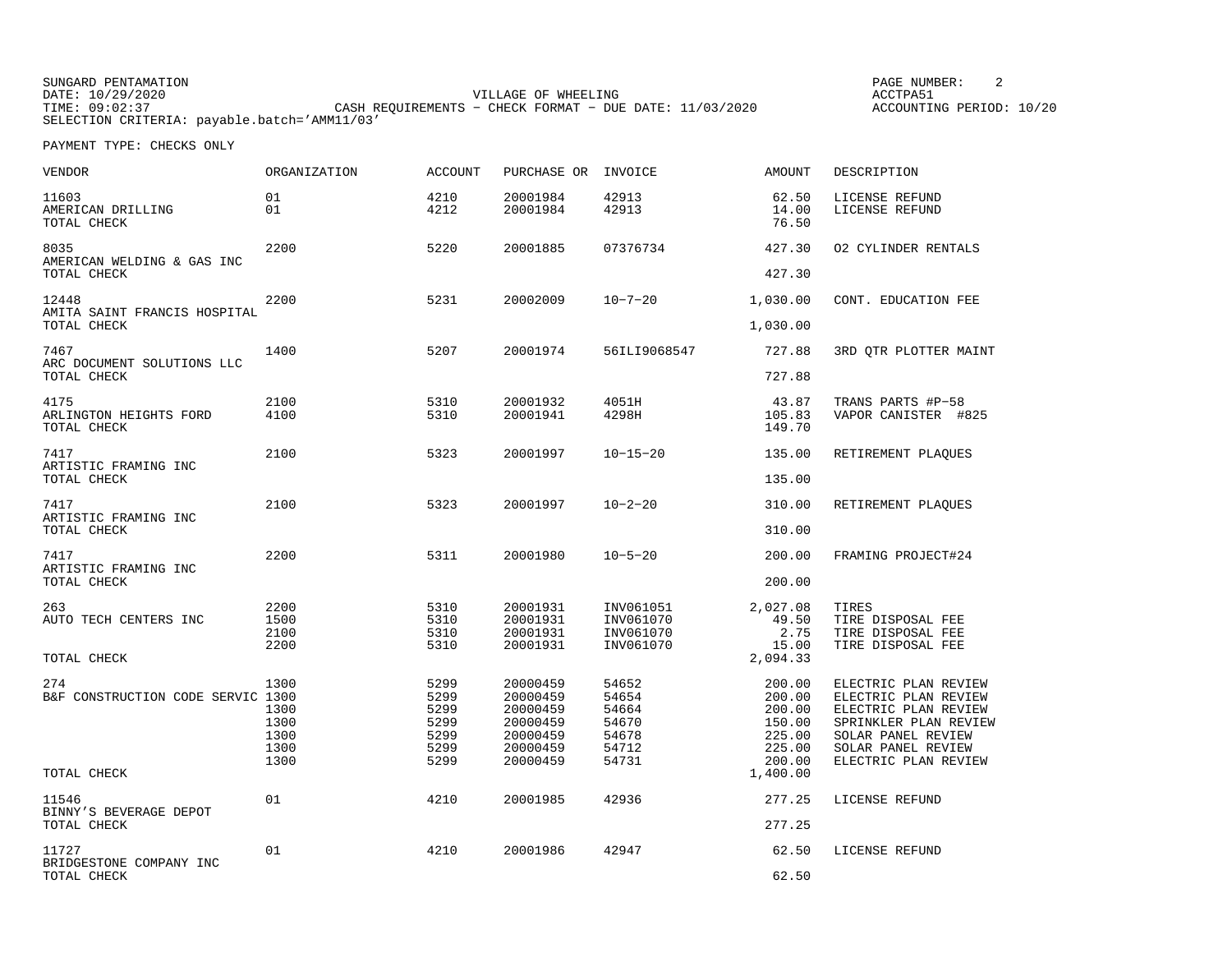SUNGARD PENTAMATION PAGE NUMBER: 3VILLAGE OF WHEELING **ACCTPA51** TIME: 09:02:37 CASH REQUIREMENTS − CHECK FORMAT − DUE DATE: 11/03/2020 SELECTION CRITERIA: payable.batch='AMM11/03'

ACCOUNTING PERIOD: 10/20

| <b>VENDOR</b>                                   | ORGANIZATION                                                 | <b>ACCOUNT</b>                                               | PURCHASE OR                                                                                  | INVOICE                                                                                              | AMOUNT                                                                                   | DESCRIPTION                                                                                                                                                                  |
|-------------------------------------------------|--------------------------------------------------------------|--------------------------------------------------------------|----------------------------------------------------------------------------------------------|------------------------------------------------------------------------------------------------------|------------------------------------------------------------------------------------------|------------------------------------------------------------------------------------------------------------------------------------------------------------------------------|
| 10027<br>BROOKS-ALLAN                           | 2100                                                         | 5317                                                         | 20002003                                                                                     | 44663                                                                                                | 2,065.20                                                                                 | CRIME PREVENTION                                                                                                                                                             |
| TOTAL CHECK                                     |                                                              |                                                              |                                                                                              |                                                                                                      | 2,065.20                                                                                 |                                                                                                                                                                              |
| 10876<br>BUILDERS ASPHALT LLC<br>TOTAL CHECK    | 1420<br>1420                                                 | 5314<br>5314                                                 | 20001915<br>20001943                                                                         | 69606<br>69745                                                                                       | 190.62<br>332.10<br>522.72                                                               | <b>ASPHALT</b><br>HOT MIX ASPHALT                                                                                                                                            |
| 11565<br>C & P REMODELING INC<br>TOTAL CHECK    | 01                                                           | 4210                                                         | 20001987                                                                                     | 42953                                                                                                | 83.25<br>83.25                                                                           | LICENSE REFUND                                                                                                                                                               |
|                                                 |                                                              |                                                              |                                                                                              |                                                                                                      |                                                                                          |                                                                                                                                                                              |
| 3383<br>CALEA<br>TOTAL CHECK                    | 01                                                           | 1501                                                         | 20002002                                                                                     | INV34388                                                                                             | 4,646.00<br>4,646.00                                                                     | ANNUAL FEE                                                                                                                                                                   |
|                                                 |                                                              |                                                              |                                                                                              |                                                                                                      |                                                                                          |                                                                                                                                                                              |
| 397<br>CALL ONE<br>TOTAL CHECK                  | 1600                                                         | 5238                                                         | 20001977                                                                                     | 327983                                                                                               | 11,388.83<br>11,388.83                                                                   | PHONE SERVICES-OCT                                                                                                                                                           |
|                                                 |                                                              |                                                              |                                                                                              |                                                                                                      |                                                                                          |                                                                                                                                                                              |
| 6560<br>CAMIC JOHNSON, LTD                      | 1900                                                         | 5218                                                         | 20000411                                                                                     | 185                                                                                                  | 630.00                                                                                   | ADMIN HEARINGS-OCT                                                                                                                                                           |
| TOTAL CHECK                                     |                                                              |                                                              |                                                                                              |                                                                                                      | 630.00                                                                                   |                                                                                                                                                                              |
| 9029<br>CHRIS ELECTRIC CORP<br>TOTAL CHECK      | 4100<br>4100                                                 | 5311<br>5311                                                 | 20001947<br>20001948                                                                         | 4578<br>4589                                                                                         | 379.91<br>5,216.24<br>5,596.15                                                           | FIRE ALARM REPAIR ET5<br>REPLACE VFD S. STATION                                                                                                                              |
| 9577<br><b>CIVICPLUS</b><br>TOTAL CHECK         | 01<br>1750                                                   | 1501<br>5207                                                 | 20001976<br>20001976                                                                         | 204163<br>204163                                                                                     | 5,814.98<br>1,107.61<br>6,922.59                                                         | WEBSITE FEE JAN-OCT<br>WEBSITE FEE NOV-DEC                                                                                                                                   |
| 7259<br>CLARK BAIRD SMITH LLP                   | 1900                                                         | 5218                                                         | 20001959                                                                                     | 13120                                                                                                | 2,550.00                                                                                 | LABOR LEGAL FEES                                                                                                                                                             |
| TOTAL CHECK                                     |                                                              |                                                              |                                                                                              |                                                                                                      | 2,550.00                                                                                 |                                                                                                                                                                              |
| 5335<br>CRAIN COMMUNICATIONS INC<br>TOTAL CHECK | 3200<br>3500<br>3600<br>3900<br>3200<br>3500<br>3600<br>3900 | 5333<br>5333<br>5333<br>5333<br>5333<br>5333<br>5333<br>5333 | 20001965<br>20001965<br>20001965<br>20001965<br>20001964<br>20001964<br>20001964<br>20001964 | I00173618<br>I00173618<br>I00173618<br>I00173618<br>I00174813<br>I00174813<br>I00174813<br>I00174813 | 312.50<br>312.50<br>312.50<br>312.50<br>625.00<br>625.00<br>625.00<br>625.00<br>3,750.00 | ENEWSLETTER AD-JUL<br>ENEWSLETTER AD-JUL<br>ENEWSLETTER AD-JUL<br>ENEWSLETTER AD-JUL<br>ENEWSLETTER AD-AUG<br>ENEWSLETTER AD-AUG<br>ENEWSLETTER AD-AUG<br>ENEWSLETTER AD-AUG |
|                                                 |                                                              |                                                              |                                                                                              |                                                                                                      |                                                                                          |                                                                                                                                                                              |
| 3160<br><b>CURRIE MOTORS</b><br>TOTAL CHECK     | 51                                                           | 5272                                                         | 20001862                                                                                     | E8117                                                                                                | 38,605.00<br>38,605.00                                                                   | $(1)$ 2020 PD VEHICLE                                                                                                                                                        |
|                                                 |                                                              |                                                              |                                                                                              |                                                                                                      |                                                                                          |                                                                                                                                                                              |
| 730<br>KONEMATIC<br>TOTAL CHECK                 | 51                                                           | 5272                                                         | 20001951                                                                                     | 887648                                                                                               | 464.00<br>464.00                                                                         | GARAGE DOOR REPAIR                                                                                                                                                           |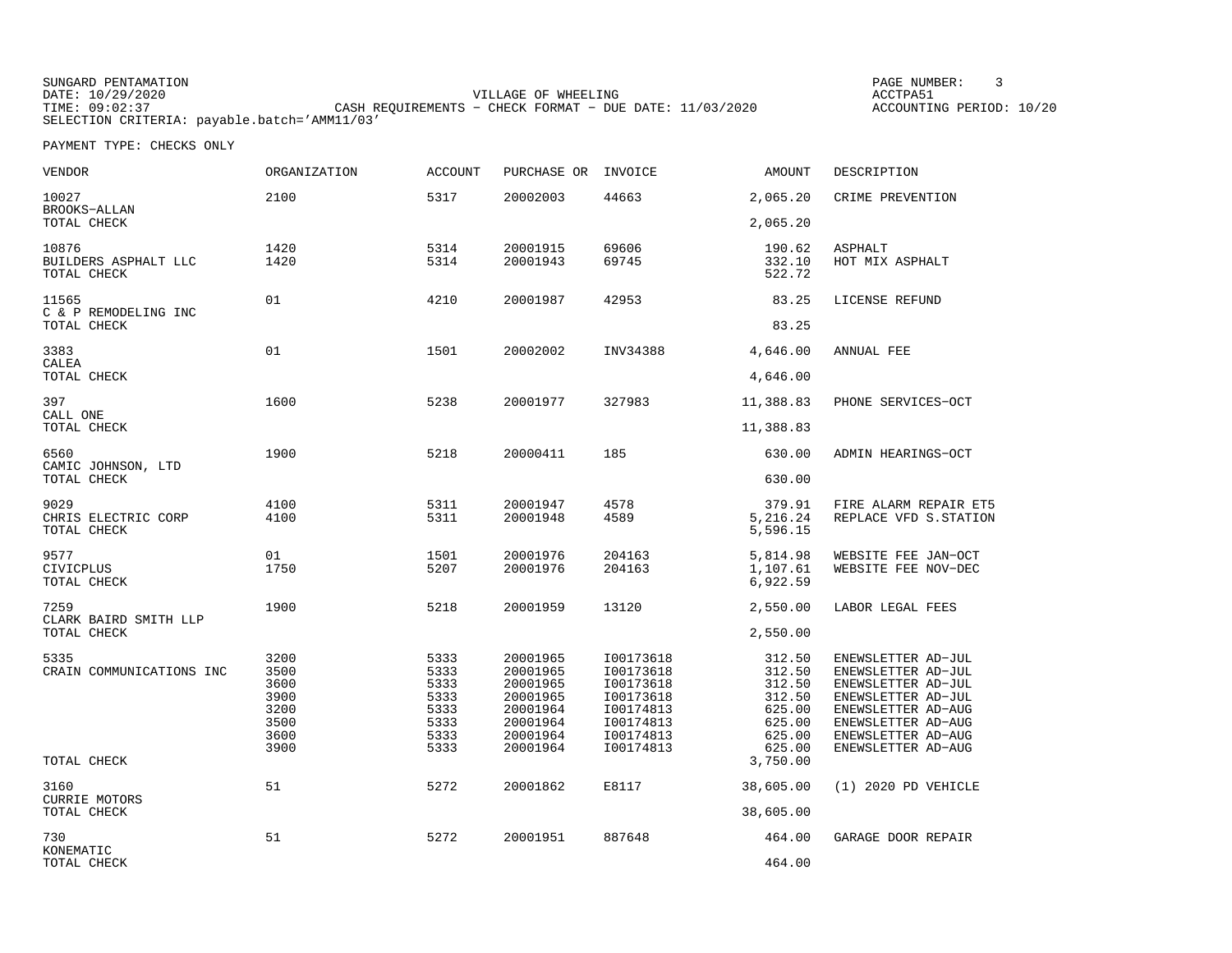| SUNGARD PENTAMATION |                                                           | PAGE NUMBER:             |  |
|---------------------|-----------------------------------------------------------|--------------------------|--|
| DATE: 10/29/2020    | VILLAGE OF WHEELING                                       | ACCTPA51                 |  |
| TIME: 09:02:37      | CASH REOUIREMENTS - CHECK FORMAT - DUE DATE: $11/03/2020$ | ACCOUNTING PERIOD: 10/20 |  |
|                     | SELECTION CRITERIA: payable.batch='AMM11/03'              |                          |  |

| VENDOR                                              | <b>ORGANIZATION</b>                                          | <b>ACCOUNT</b>                                               | PURCHASE OR                                                                                  | INVOICE                                                                      | AMOUNT                                                                                   | DESCRIPTION                                                                                                                         |
|-----------------------------------------------------|--------------------------------------------------------------|--------------------------------------------------------------|----------------------------------------------------------------------------------------------|------------------------------------------------------------------------------|------------------------------------------------------------------------------------------|-------------------------------------------------------------------------------------------------------------------------------------|
| 11454<br>DURACLEAN<br>TOTAL CHECK                   | 1220<br>2100<br>2200<br>2100<br>2200<br>2100<br>2200<br>2100 | 5299<br>5299<br>5299<br>5299<br>5299<br>5299<br>5299<br>5299 | 20001922<br>20001745<br>20001737<br>20001745<br>20001737<br>20001745<br>20001737<br>20001745 | 109677<br>109694<br>109770<br>109800<br>109884<br>109914<br>110004<br>110029 | 950.00<br>850.00<br>300.00<br>850.00<br>300.00<br>850.00<br>300.00<br>850.00<br>5,250.00 | ADDT'L FOG PW-10/4<br>FOG $PD-10/6$<br>FOG FD-10/10<br>FOG PD-10/13<br>FOG FD-10/17<br>FOG PD-10/20<br>FOG FD-10/24<br>FOG PD-10/27 |
| 756                                                 | 4200                                                         | 5310                                                         | 20001877                                                                                     | P25509                                                                       | 84.10                                                                                    | HOSES #932                                                                                                                          |
| E J EQUIPMENT<br>TOTAL CHECK                        |                                                              |                                                              |                                                                                              |                                                                              | 84.10                                                                                    |                                                                                                                                     |
| 7931<br>EJ USA INC                                  | 4200                                                         | 5342                                                         | 20001946                                                                                     | 110200074950                                                                 | 1,139.66                                                                                 | SANITARY LID BOLTS                                                                                                                  |
| TOTAL CHECK                                         |                                                              |                                                              |                                                                                              |                                                                              | 1,139.66                                                                                 |                                                                                                                                     |
| 10901<br>PEDRO FLORES                               | 01                                                           | 2255                                                         | 20001929                                                                                     | 20090140                                                                     | 1,000.00                                                                                 | REFUND BOND                                                                                                                         |
| TOTAL CHECK                                         |                                                              |                                                              |                                                                                              |                                                                              | 1,000.00                                                                                 |                                                                                                                                     |
| 4984<br>FOSTER COACH SALES INC<br>TOTAL CHECK       | 2200                                                         | 5310                                                         | 20001953                                                                                     | 20475                                                                        | 58.91<br>58.91                                                                           | DOOR LOCK #622                                                                                                                      |
| 5370<br>FRANCE PUBLICATIONS<br>TOTAL CHECK          | 3200<br>3500<br>3600<br>3900                                 | 5333<br>5333<br>5333<br>5333                                 | 20002010<br>20002010<br>20002010<br>20002010                                                 | 2020-34506<br>2020-34506<br>2020-34506<br>2020-34506                         | 387.50<br>387.50<br>387.50<br>387.50<br>1,550.00                                         | EBLAST AD-OCT<br>EBLAST AD-OCT<br>EBLAST AD-OCT<br>EBLAST AD-OCT                                                                    |
| 3787<br>FULLIFE SAFETY CENTER<br>TOTAL CHECK        | 1220<br>1220                                                 | 5309<br>5220                                                 | 20001917<br>20001916                                                                         | 53875<br>53898                                                               | 317.40<br>89.50<br>406.90                                                                | HAND WIPE SANITIZERS<br>GAS METER CALIBRATION                                                                                       |
| 935<br>GALLS LLC<br>TOTAL CHECK                     | 2110                                                         | 5106                                                         | 20001992                                                                                     | 016600557                                                                    | 73.00<br>73.00                                                                           | UNIFORM                                                                                                                             |
| 12447<br>CHRISTOPHER J GARCIA-VELEZ<br>TOTAL CHECK  | 01                                                           | 2255                                                         | 20001926                                                                                     | 19040011                                                                     | 1,000.00<br>1,000.00                                                                     | BOND REFUND                                                                                                                         |
| 11662<br>GLOBAL TRADING DISTRIBUTORS<br>TOTAL CHECK | 01                                                           | 4210                                                         | 20001988                                                                                     | 43019                                                                        | 62.50<br>62.50                                                                           | LICENSE REFUND                                                                                                                      |
| 6024<br>HAEGER ENGINEERING LLC<br>TOTAL CHECK       | 4330                                                         | 5206                                                         | 20000521                                                                                     | 86190                                                                        | 500.00<br>500.00                                                                         | 2021 WATERMAIN DESIGN                                                                                                               |
| 6024<br>HAEGER ENGINEERING LLC<br>TOTAL CHECK       | 3410                                                         | 5206                                                         | 19002107                                                                                     | 86191                                                                        | 500.00<br>500.00                                                                         | ENG 2020 STREETLIGHTS                                                                                                               |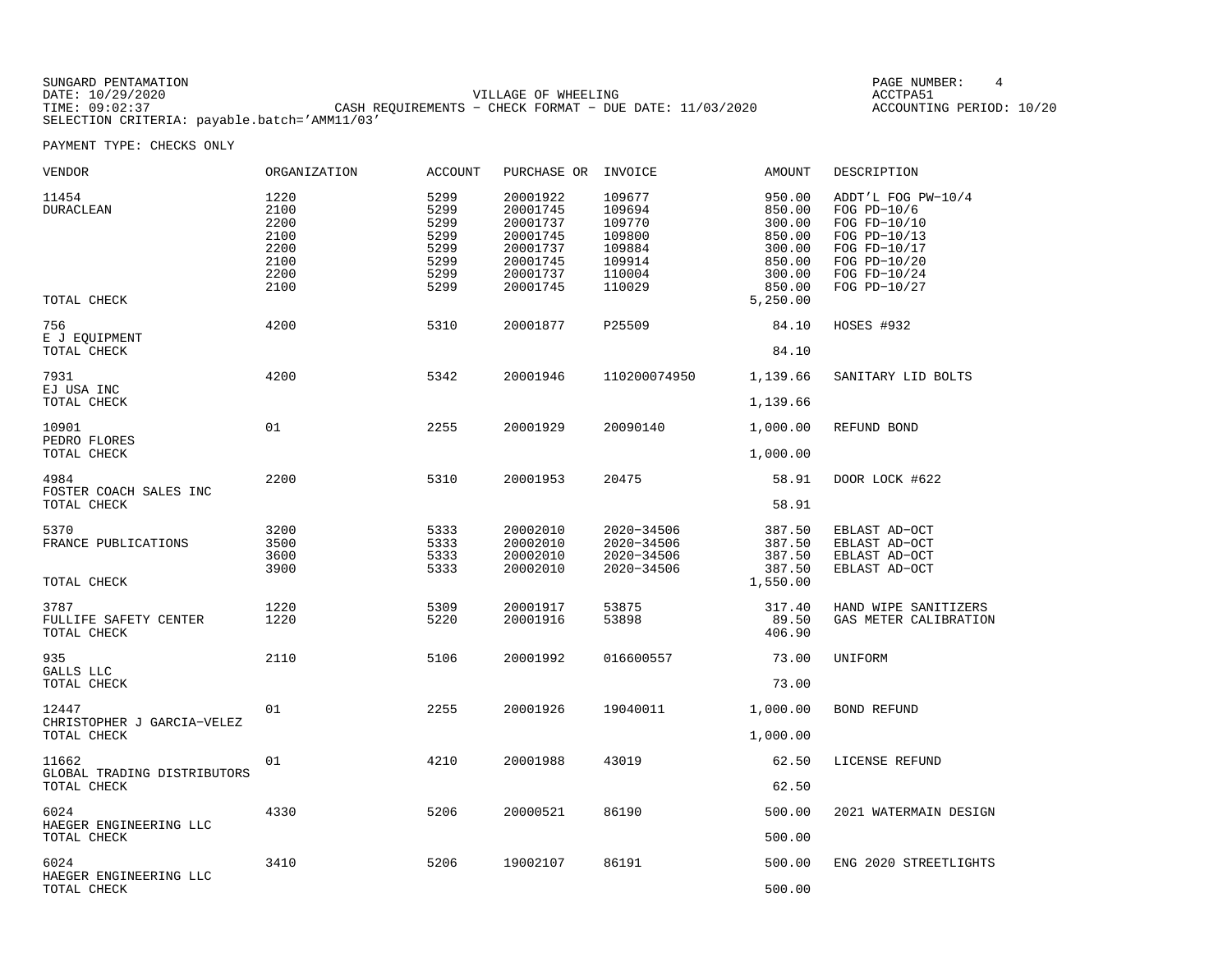SUNGARD PENTAMATION PAGE NUMBER: 5VILLAGE OF WHEELING **ACCTPA51** TIME: 09:02:37 CASH REQUIREMENTS − CHECK FORMAT − DUE DATE: 11/03/2020 SELECTION CRITERIA: payable.batch='AMM11/03'

ACCOUNTING PERIOD: 10/20

| VENDOR                                               | ORGANIZATION                         | <b>ACCOUNT</b>                               | PURCHASE OR                                                          | INVOICE                                                                                      | AMOUNT                                           | DESCRIPTION                                                                                                                                        |
|------------------------------------------------------|--------------------------------------|----------------------------------------------|----------------------------------------------------------------------|----------------------------------------------------------------------------------------------|--------------------------------------------------|----------------------------------------------------------------------------------------------------------------------------------------------------|
| 11288<br>HARD ROCK CONCRETE CUTTERS                  | 3410                                 | 5507                                         | 20001858                                                             | 184416                                                                                       | 16,047.00                                        | 2020 SIDEWALK CUTTING                                                                                                                              |
| TOTAL CHECK                                          |                                      |                                              |                                                                      |                                                                                              | 16,047.00                                        |                                                                                                                                                    |
| 1268<br>IBS NORTH CHICAGO<br>TOTAL CHECK             | 2100<br>2100                         | 5310<br>5310                                 | 20001878<br>20001935                                                 | 49923936<br>49924138                                                                         | 125.71<br>125.71<br>251.42                       | BATTERY #A-70<br>BATTERY #P-45                                                                                                                     |
| 1153                                                 | 01                                   | 1501                                         | 20001961                                                             |                                                                                              | 375.00                                           | BOFPC MEMBERSHIP 2021                                                                                                                              |
| IL FIRE & POLICE COMMISSIONE<br>TOTAL CHECK          |                                      |                                              |                                                                      |                                                                                              | 375.00                                           |                                                                                                                                                    |
| 1164<br>IL STATE TOLL HIGHWAY AUTHOR 1400            | 1240<br>1420<br>2100<br>4100<br>4200 | 5205<br>5205<br>5205<br>5205<br>5205<br>5205 | 20001968<br>20001968<br>20001968<br>20001968<br>20001968<br>20001968 | G12300001871<br>G12300001871<br>G12300001871<br>G12300001871<br>G12300001871<br>G12300001871 | 16.10<br>3.20<br>4.70<br>10.35<br>18.55<br>11.65 | TOLLWAY FEES JUL-SEPT<br>TOLLWAY FEES JUL-SEPT<br>TOLLWAY FEES JUL-SEPT<br>TOLLWAY FEES JUL-SEPT<br>TOLLWAY FEES JUL-SEPT<br>TOLLWAY FEES JUL-SEPT |
| TOTAL CHECK                                          |                                      |                                              |                                                                      |                                                                                              | 64.55                                            |                                                                                                                                                    |
| 10170<br>INDUSTRIAL ORGANIZATIONAL SO<br>TOTAL CHECK | 1800                                 | 5226                                         | 20000519                                                             | C48559A                                                                                      | 9,626.66<br>9,626.66                             | LIEUTENANT PROMO FEE                                                                                                                               |
| 12413                                                | 4330                                 | 5503                                         | 20001616                                                             | $\mathbf{1}$                                                                                 | 167,202.00                                       | REPLACE LEAD LINE                                                                                                                                  |
| JOEL KENNEDY CONSTRUCTING CO<br>TOTAL CHECK          |                                      |                                              |                                                                      |                                                                                              | 167,202.00                                       |                                                                                                                                                    |
| 6502                                                 | 2100                                 | 5316                                         | 20001993                                                             | IN149151                                                                                     | 2,352.00                                         | RANGE SUPPLIES                                                                                                                                     |
| KIESLER'S POLICE SUPPLY INC<br>TOTAL CHECK           |                                      |                                              |                                                                      |                                                                                              | 2,352.00                                         |                                                                                                                                                    |
| 1455<br>KLEIN THORPE & JENKINS LTD                   | 1900<br>3500                         | 5218<br>5218                                 | 20001963<br>20001963                                                 |                                                                                              | 24, 262.57<br>710.50                             | LEGAL SERVICE-AUG<br>LEGAL SERVICE-AUG                                                                                                             |
| TOTAL CHECK                                          | 3600                                 | 5218                                         | 20001963                                                             |                                                                                              | 198.00<br>25, 171.07                             | LEGAL SERVICE-AUG                                                                                                                                  |
| 1460                                                 | 2100                                 | 5325                                         | 20002004                                                             | $10 - 30 - 20$                                                                               | 890.00                                           | REMOVE DECEASED (2)                                                                                                                                |
| KOLSSAK FUNERAL HOME LTD<br>TOTAL CHECK              |                                      |                                              |                                                                      |                                                                                              | 890.00                                           |                                                                                                                                                    |
| 6373<br>MATIS EOUIPMENT                              | 1240                                 | 5315                                         | 20001938                                                             | 2920                                                                                         | 279.00                                           | TPMS DIAGNOSTIC TOOL FOR                                                                                                                           |
| TOTAL CHECK                                          |                                      |                                              |                                                                      |                                                                                              | 279.00                                           |                                                                                                                                                    |
| 1785<br>MORRISON ASSOCIATES LTD                      | 1600                                 | 5105                                         | 20001955                                                             | 2020:0428                                                                                    | 997.50                                           | TRAINING SERIES                                                                                                                                    |
| TOTAL CHECK                                          |                                      |                                              |                                                                      |                                                                                              | 997.50                                           |                                                                                                                                                    |
| 6625<br>MUNICIPAL CODE CORP                          | 1600                                 | 5204                                         | 20001958                                                             | 00348575                                                                                     | 652.56                                           | CODIFICATION                                                                                                                                       |
| TOTAL CHECK                                          |                                      |                                              |                                                                      |                                                                                              | 652.56                                           |                                                                                                                                                    |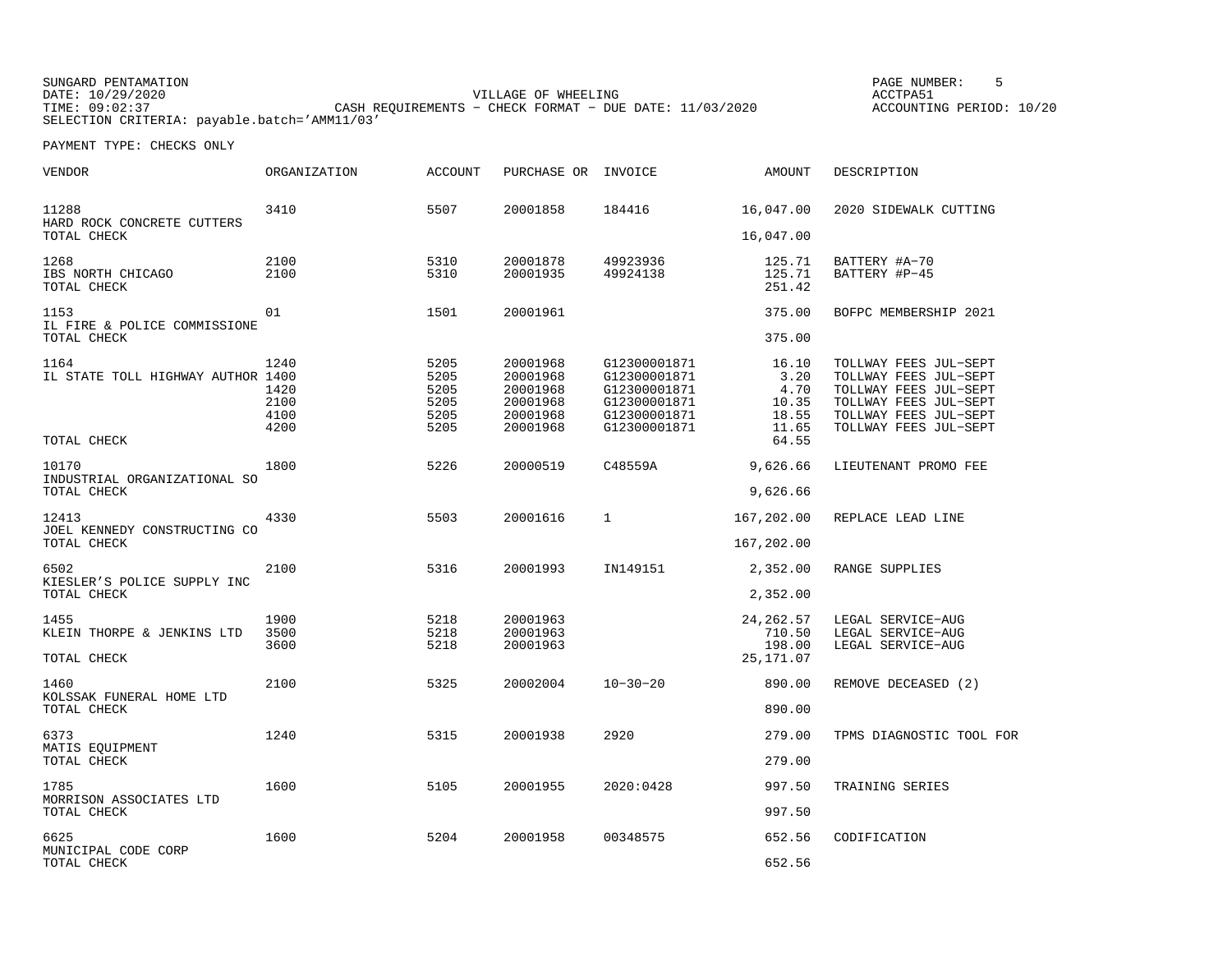SUNGARD PENTAMATION PAGE NUMBER: 6VILLAGE OF WHEELING **ACCTPA51** TIME: 09:02:37 CASH REQUIREMENTS − CHECK FORMAT − DUE DATE: 11/03/2020 SELECTION CRITERIA: payable.batch='AMM11/03'

ACCOUNTING PERIOD: 10/20

| VENDOR                                                   | ORGANIZATION                         | <b>ACCOUNT</b>                       | PURCHASE OR                                              | INVOICE                                                                      | <b>AMOUNT</b>                                         | DESCRIPTION                                                                                 |
|----------------------------------------------------------|--------------------------------------|--------------------------------------|----------------------------------------------------------|------------------------------------------------------------------------------|-------------------------------------------------------|---------------------------------------------------------------------------------------------|
| 1915<br>NORTH EAST MULTI REGIONAL TR<br>TOTAL CHECK      | 2100                                 | 5105                                 | 20001994                                                 | 276369                                                                       | 275.00<br>275.00                                      | TRAINING                                                                                    |
| 1934<br>NORTHERN ILLINOIS POLICE ALA 2100<br>TOTAL CHECK | 2100<br>2100                         | 5299<br>5299<br>5299                 | 20001799<br>20001800<br>20001801                         | 13555<br>13567<br>13583                                                      | 371.30<br>283.30<br>234.20<br>888.80                  | LANGUAGE LINE-JUN<br>LANGUAGE LINE-JUL<br>LANGUAGE LINE-AUG                                 |
| 6361<br>NORTHSHORE UNIVERSITY<br>TOTAL CHECK             | 1800<br>2100<br>2100                 | 5246<br>5246<br>5246                 | 20001960<br>20001998<br>20001999                         |                                                                              | 40.00<br>67.00<br>172.00<br>279.00                    | PREPLACEMENT EXAM<br>MEDICAL EXAM<br>MEDICAL EXAM                                           |
| 7094<br>NORTHWEST TRUCKS INC<br>TOTAL CHECK              | 2200                                 | 5310                                 | 20001934                                                 | X10101354101                                                                 | 103.11<br>103.11                                      | AIR VALVE KIT #622                                                                          |
| 1963<br>NORTHWESTERN UNIVERSITY<br>TOTAL CHECK           | 01                                   | 1501                                 | 20001996                                                 | 16371                                                                        | 3,800.00<br>3,800.00                                  | TRAINING                                                                                    |
| 3092<br>OFFICE DEPOT<br>TOTAL CHECK                      | 1300<br>1600<br>1300<br>1300<br>1300 | 5318<br>5318<br>5318<br>5318<br>5318 | 20001971<br>20001956<br>20001970<br>20001972<br>20001973 | 125506218001<br>127097357001<br>127194845001<br>127882806001<br>127882806002 | 66.46<br>85.88<br>107.86<br>138.65<br>17.63<br>416.48 | OFFICE SUPPLIES<br>OFFICE SUPPLIES<br>OFFICE SUPPLIES<br>OFFICE SUPPLIES<br>OFFICE SUPPLIES |
| 6711<br>O'REILLY AUTO PARTS<br>TOTAL CHECK               | 1220                                 | 5310                                 | 20001893                                                 | 3415-199128                                                                  | 51.32<br>51.32                                        | OIL FILTERS #795                                                                            |
| 6711<br>O'REILLY AUTO PARTS<br>TOTAL CHECK               | 1220                                 | 5310                                 | 20001936                                                 | 3415-199314                                                                  | 44.69<br>44.69                                        | AIR FILTER #795                                                                             |
| 6711<br>O'REILLY AUTO PARTS<br>TOTAL CHECK               | 1220                                 | 5310                                 | 20001967                                                 | 3415-199919                                                                  | 46.22<br>46.22                                        | AIR FILTER #795                                                                             |
| 2018<br>PADDOCK PUBLICATIONS<br>TOTAL CHECK              | 1600<br>1300                         | 5201<br>5201                         | 20001990<br>20001954                                     | 150123<br>158382                                                             | 138.00<br>73.50<br>211.50                             | FLOOD NOTICE<br>PUBLIC HEARING NOTICES                                                      |
| 6924<br>PARVIN-CLAUSS SIGN CO INC<br>TOTAL CHECK         | 1430                                 | 5299                                 | 20001952                                                 | 9282                                                                         | 4,589.00<br>4,589.00                                  | SOLAR SIGN ASSEMBLY                                                                         |
| 12462<br>LUCIA & JORDAN PEREZ<br>TOTAL CHECK             | 01                                   | 2255                                 | 20001928                                                 | 20080018                                                                     | 1,000.00<br>1,000.00                                  | REFUND BOND                                                                                 |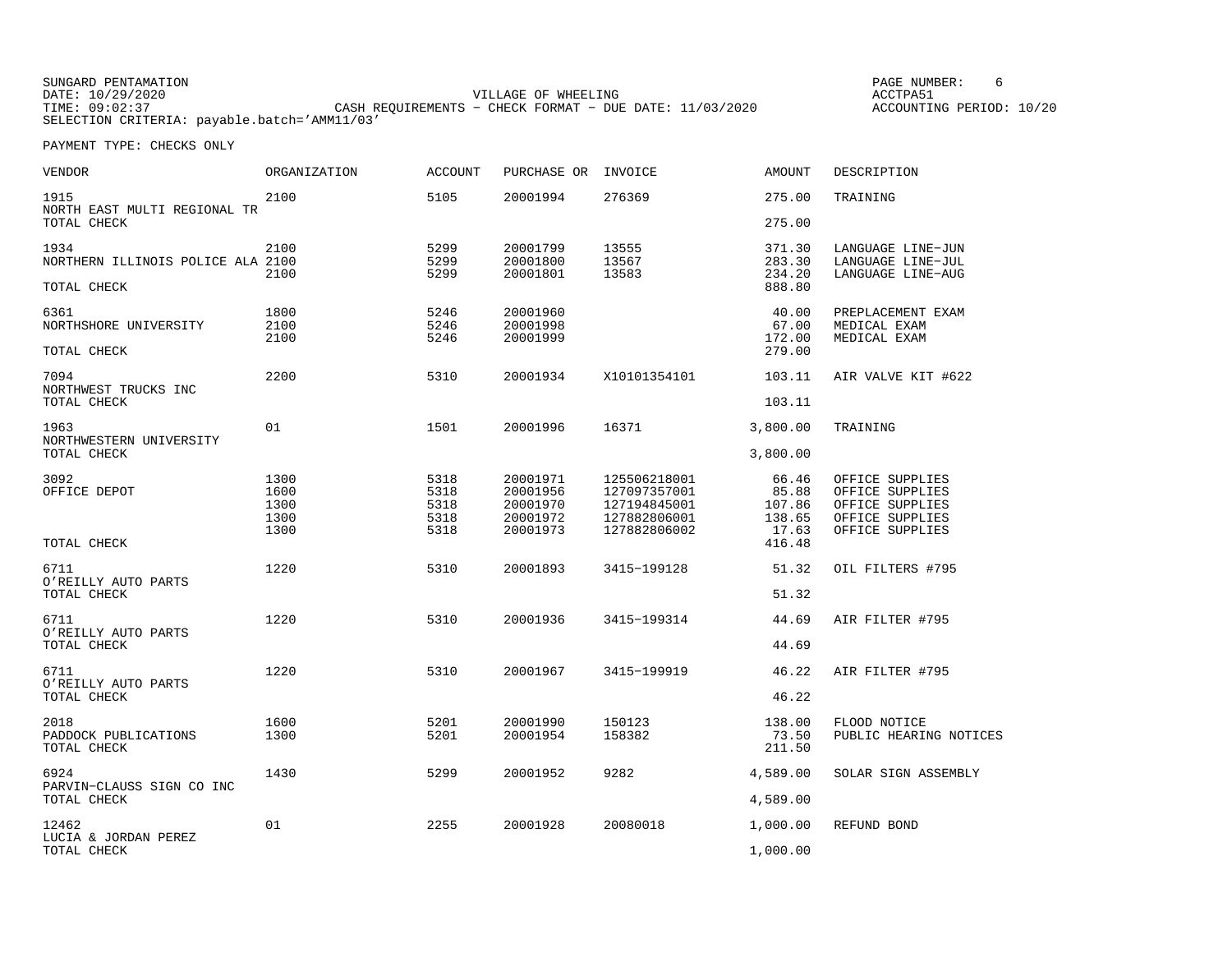SUNGARD PENTAMATION PAGE NUMBER: 7DATE: 10/29/2020 VILLAGE OF WHEELING ACCTPA51CASH REQUIREMENTS - CHECK FORMAT - DUE DATE: 11/03/2020 SELECTION CRITERIA: payable.batch='AMM11/03'

ACCOUNTING PERIOD: 10/20

| VENDOR                                          | ORGANIZATION | <b>ACCOUNT</b> | PURCHASE OR INVOICE |                  | <b>AMOUNT</b>        | DESCRIPTION               |
|-------------------------------------------------|--------------|----------------|---------------------|------------------|----------------------|---------------------------|
| 7260<br>RADICOM                                 | 2200         | 5221           | 20001981            | 105935           | 117.39               | RADIO MAINTENANCE         |
| TOTAL CHECK                                     |              |                |                     |                  | 117.39               |                           |
| 7260<br>RADICOM<br>TOTAL CHECK                  | 2200         | 5221           | 20001981            | 105936           | 262.50<br>262.50     | RADIO MAINTENANCE         |
| 2185<br>RED CENTER                              | 15           | 5231           | 20000851            | $301 - 20 - 11B$ | 31,397.00            | DISPATCH SERVICE-NOV      |
| TOTAL CHECK                                     |              |                |                     |                  | 31,397.00            |                           |
| 3712<br>RICOH USA INC<br>TOTAL CHECK            | 1300         | 5220           | 20001927            | 5060518031       | 49.89<br>49.89       | CD COPIER FEE-SEPT        |
| 9502                                            | 4100         | 5344           | 20001945            | 10862            | 28.95                | SAMPLE STATION REPAIR PAR |
| MIDWEST WATER GROUP INC<br>TOTAL CHECK          |              |                |                     |                  | 28.95                |                           |
| 2286                                            | 1240         | 5208           | 20001881            | 84299075         | 127.50               | OIL FILTERS DISPOSAL      |
| SAFETY-KLEEN SYSTEMS<br>TOTAL CHECK             |              |                |                     |                  | 127.50               |                           |
| 12463<br>MELECIO & MARIA SALINAS<br>TOTAL CHECK | 01           | 2255           | 20001940            | 20090048         | 1,000.00<br>1,000.00 | BOND REFUND               |
| 7252                                            | 3410         | 5507           | 20000957            | 6695             | 22,844.87            | 2020 SIDEWALK R&R         |
| SCHROEDER & SCHROEDER INC<br>TOTAL CHECK        |              |                |                     |                  | 22,844.87            |                           |
| 10910                                           | 2110         | 5315           | 20002006            | IN0978541        | 87.50                | 911 EQUIPMENT             |
| SENCOMMUNICATIONS INC<br>TOTAL CHECK            |              |                |                     |                  | 87.50                |                           |
| 11387                                           | 2200         | 5310           | 20001933            | 72526            | 118.43               | SEAT BELT SENSOR #630     |
| SENTINEL EMERGENCY SOLUTIONS<br>TOTAL CHECK     |              |                |                     |                  | 118.43               |                           |
| 11786                                           | 51           | 5272           | 20001950            | FS168842         | 1,451.25             | SAND WASTE REMOVAL        |
| SET ENVIRONMENT, INC<br>TOTAL CHECK             |              |                |                     |                  | 1,451.25             |                           |
| 12465                                           | 01           | 2255           | 20001982            | 20070059         | 1,000.00             | BOND REFUND               |
| PRAJESH SHAH<br>TOTAL CHECK                     |              |                |                     |                  | 1,000.00             |                           |
| 3595<br>SMITH ECOLOGICAL SYSTEMS                | 4330         | 5503           | 20001966            | 23061            | 3,156.00             | BOOSTER PUMP              |
| TOTAL CHECK                                     |              |                |                     |                  | 3,156.00             |                           |
| 4948<br>SOIL AND MATERIAL CONSULTANT            | 3410         | 5508           | 20001263            | 45739            | 1,370.00             | MATERIAL TESTING          |
| TOTAL CHECK                                     |              |                |                     |                  | 1,370.00             |                           |